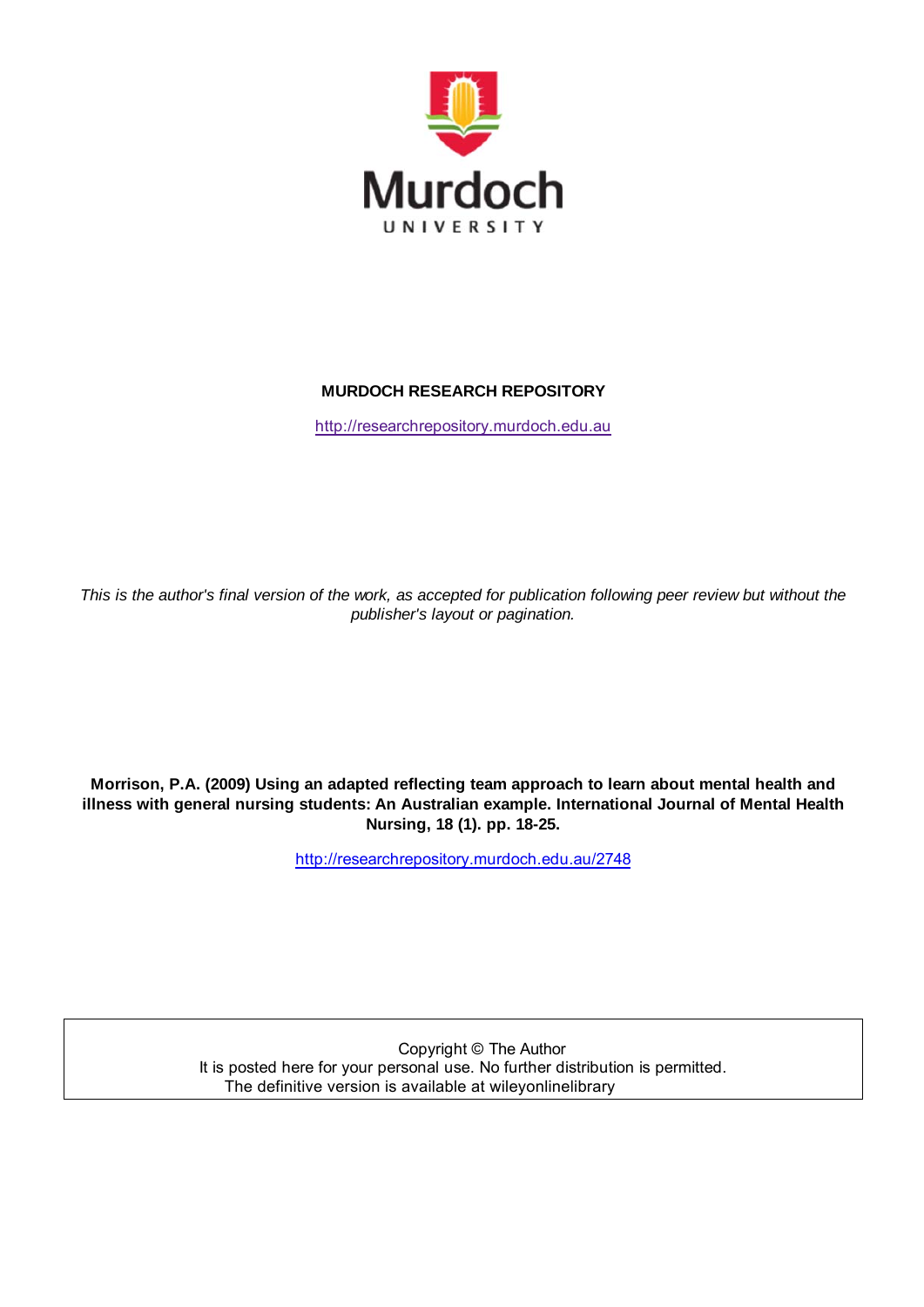# **USING AN ADAPTED REFFLECTING TEAM APPROACH TO LEARN ABOUT MENTAL HEALTH AND ILLNESS WITH GENERAL NURSING STUDENTS: AN AUSTRALIAN EXAMPLE**

Prof Paul A. Morrison BA PhD PGCE RMN RGN Grad Dip Counselling CPsychol AFBPsS MAPS School of Nursing and Midwifery Murdoch University Western Australia 6210

Email: [p.morrison@murdoch.edu.au](mailto:p.morrison@murdoch.edu.au)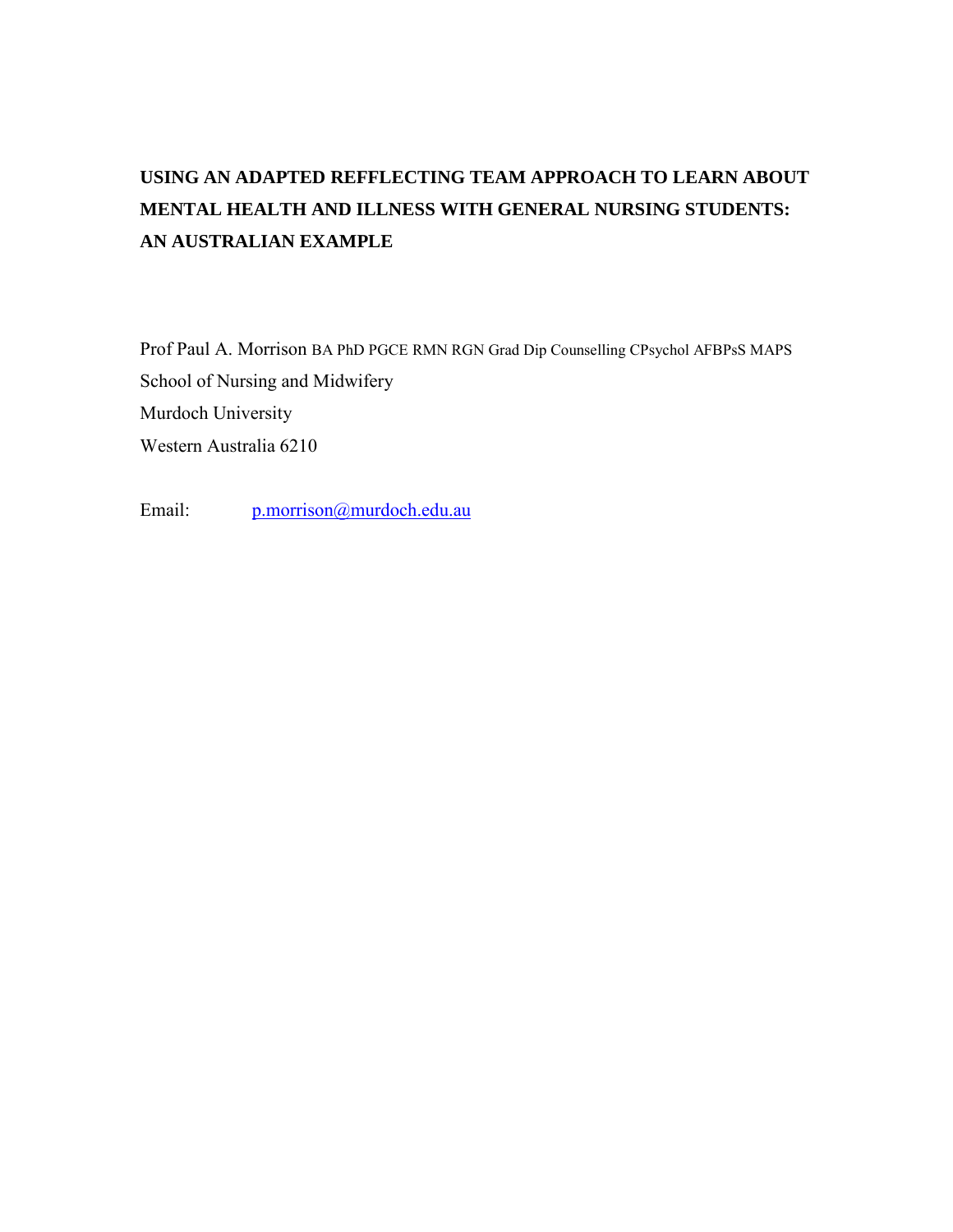#### **ABSTRACT**

This paper describes how a reflecting team informed by outsider-witness practices was used in a classroom with a small group of Australian general nursing students to explore their understandings of mental illness and mentally ill people. The reflecting team process helped students to go beyond the media stereotypes of mental illness and the people who suffer from mental illness. It helped them develop new understandings of the lives of people who experience mental illness. The process also enabled students to learn more about stigma and its debilitating effects, to speak about it and to monitor their own language use, and to identify and explore their preferred interpersonal approaches in future practice settings when dealing with people showing signs of mental distress.

**KEYWORDS**: mental illness, narrative therapy, nursing, outsider-witness, reflecting team, student.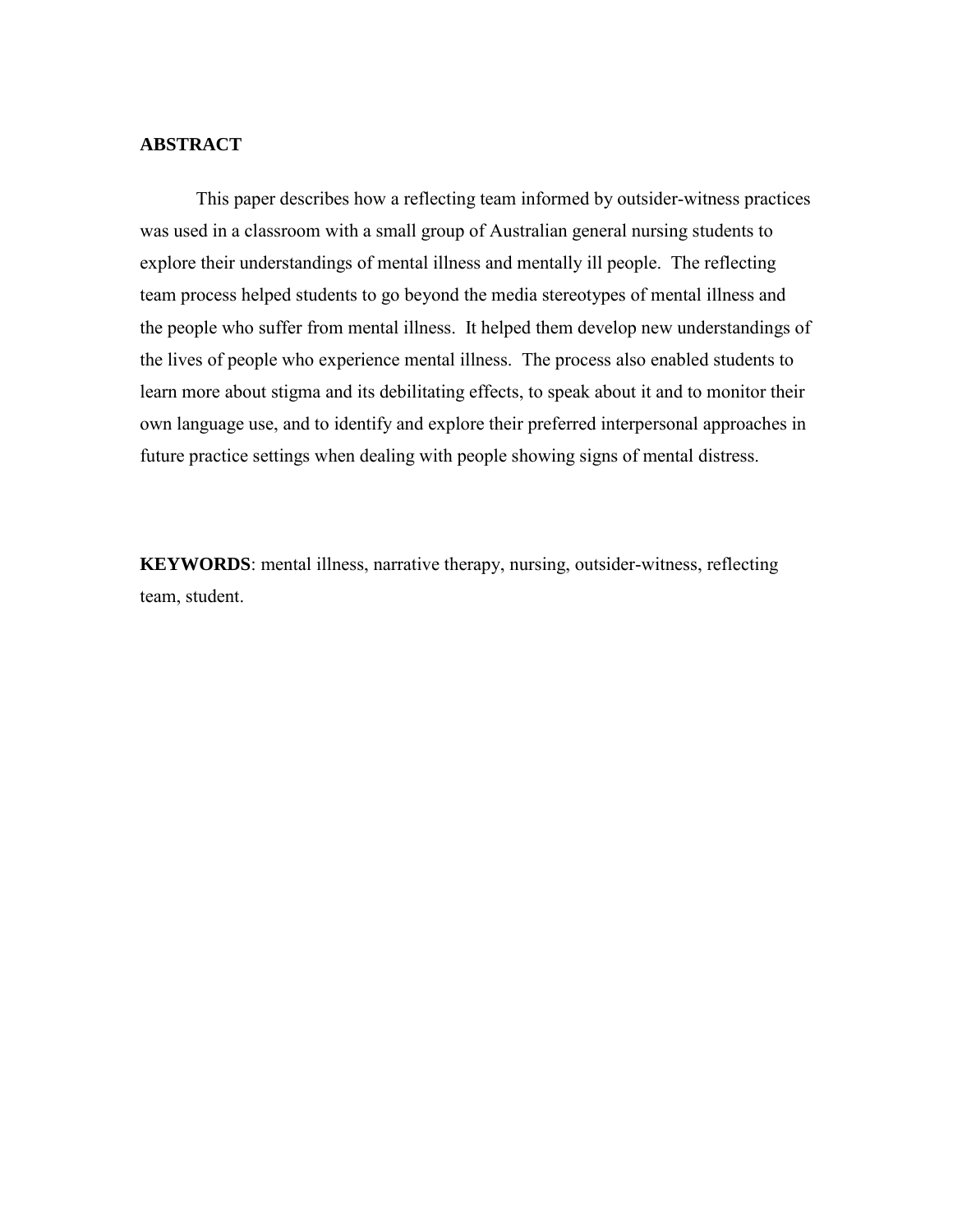#### **BACKGROUND**

In recent years I have found that a number of important threads in my own work (teaching, research and therapy) and life have been woven together from an enduring interest and commitment to narrative therapy (Morgan, 2000; White, 2000; White & Epston, 1990). As I became acquainted with the landscape of narrative practices I came to appreciate more fully their potential in the mental health field (see for example, Hamkins, 2005).

The particular notions I wish to raise in this paper have been referred to in the literature as reflecting teams (Andersen, 1991) and as outsider-witness practices (Fox, Tench & Marie, 2003). Both of these practices involve offering feedback in nonjudgemental ways as a means of exploring new possibilities and perspectives to clients and therapists. As part of my own therapeutic training I have been part of outsiderwitness reflecting teams and have observed firsthand the transformative potential for those involved in this practice.

This paper offers an example of classroom work linked to students' assignments that was designed to help general nursing students learn about people with mental health problems. In this instance, I have adapted reflecting team and outsider-witness processes in the teaching of general nursing students undertaking the Bachelor of Nursing degree in an Australian setting leading to a generic Registered Nurse (RN) qualification. The classroom exercise described below deviates somewhat from more established routines and therapeutic contexts. My primary motivation was to explore their potential for developing richer understandings of people with mental health problems that might elicit more effective ways of practising nursing when confronted by people who are ill.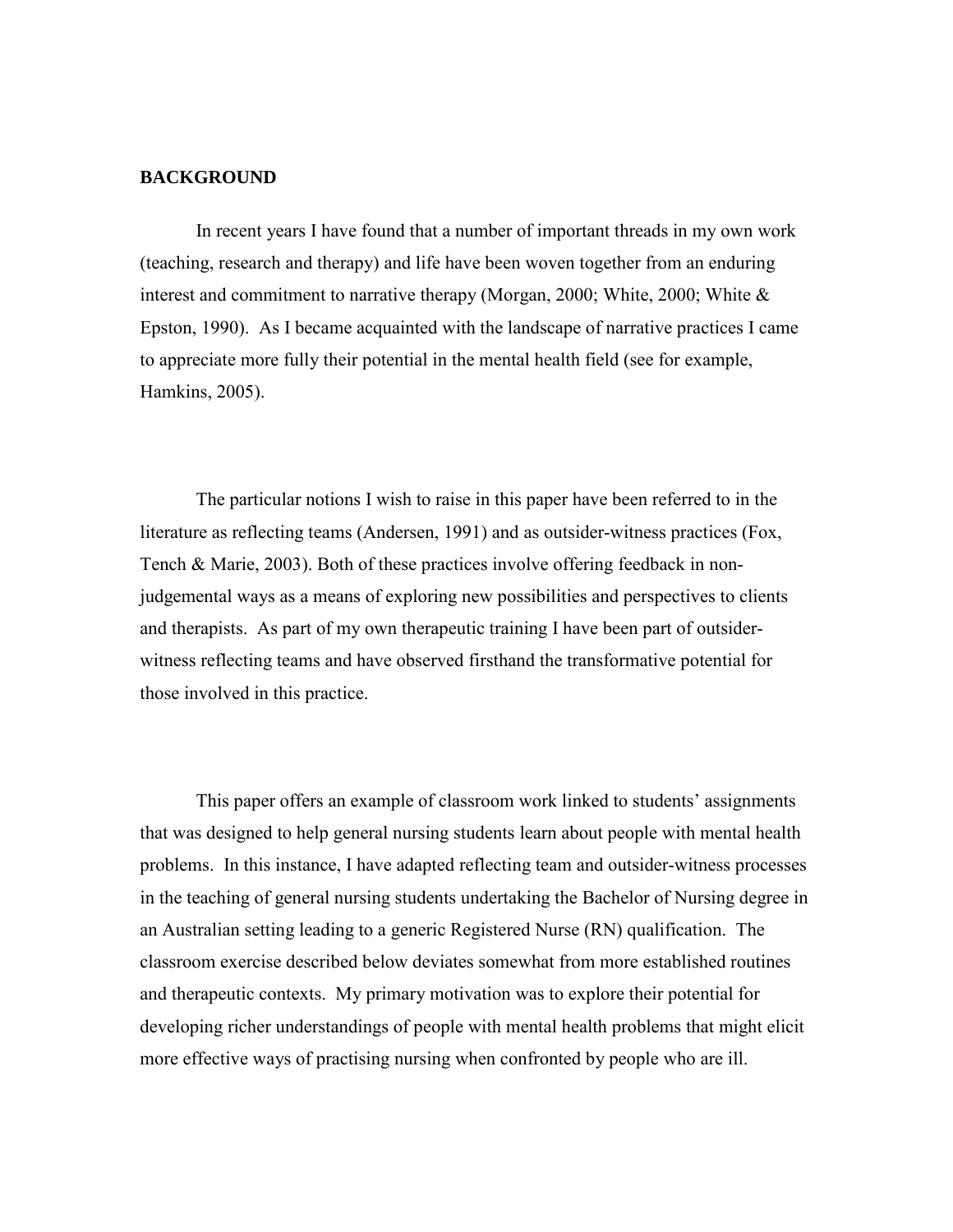Another starting point for this exercise was my own interest in movies and the fact that many of the students I teach spend quite a lot of time watching television (TV) and movies. Mental illness is a common theme in a wide range of movies, TV and news items and for some time now there has been a growing voice of disenchantment with the ways in which these sources represent people with mental illness (Wahl, 1995). Recurring themes or representations of the lives of people who suffer from mental illness in movies and other media are important sources of information and education for members of the public across the lifespan.

Many students use these to acquire and maintain their own views and from time to time these are challenged or reinforced through direct contact with mentally ill people, health professionals and in some instances through personal or family experience. In reality their exposure to people with a mental illness is opportunistic and may be timelimited and in acute settings. On other occasions students' views are established and maintained through no real experience at all. Many students rely on community level exposures via the media to learn about people with mental illness and indeed those who care for them.

The Bachelor of Nursing degree in Australia leads to a generic registered nursing qualification (RN). There are no specific "branches" leading to specialisation in mental health or others domains. As part of their previous clinical experiences students will have been exposed to some older people experiencing dementia or to people who are anxious, depressed or even suicidal. These experiences provide students with a rather patchy introduction to the mental health area and encounters like these are often framed within a general nursing/health setting.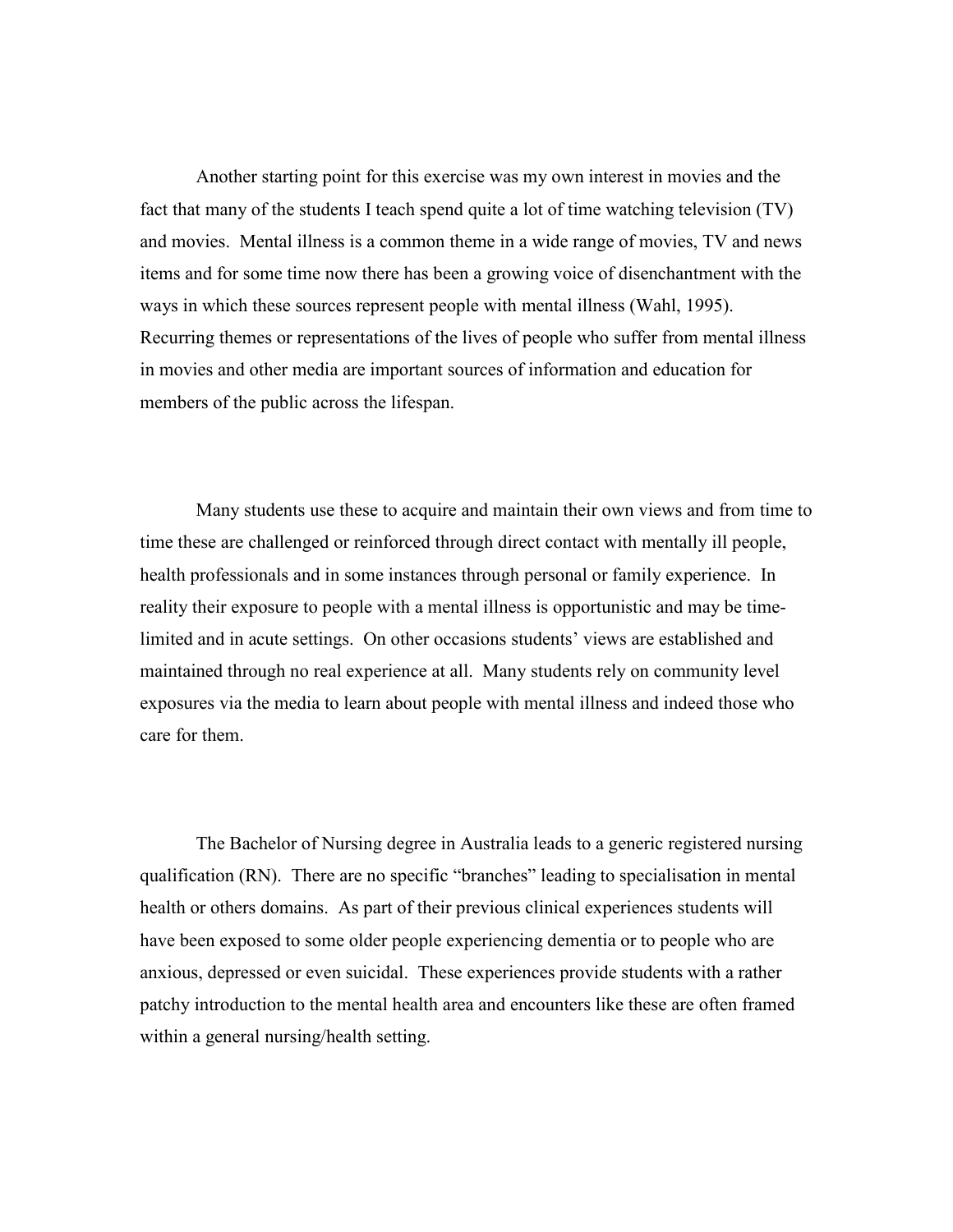It is not uncommon for general nursing students studying a specific unit on mental health within a general Nursing program to report at the outset feeling "anxious and scared about the potential dangers" of this area. These sentiments are heightened if they are undertaking a practical placement in a mental health setting. Their language about the topic initially often embodies views typically observed in media representations. They refer to people in distress as "patients" and seek to label many as "psychotic schizophrenics or as neurotic" and as "unpredictable and dangerous". In contrast in the Australian practice context these days there is a tendency to describe people receiving treatment as mental health consumers, clients or as sufferers.

#### **THIN AND THICK DESCRIPTIONS OF PEOPLES' LIVES**

Storytelling or narratives have come to occupy a central place in the caring professions because of its capacity to engage professionals and students exploring ethical concerns and issues (Fairburn, 2002). Storytelling also plays a key role in some forms of therapy based around the dominant stories in peoples' lives. Morgan (2000) describes narrative therapy as a:

"respectful, non-blaming approach to counselling and community work, which centres people as the experts in their own lives. It views problems as separate from people and assumes people have many skills, competencies, beliefs, values, commitments and abilities that will assist them to reduce the influence of problems in their lives" (p2).

The approach is one in which the helper works as a collaborator, rather than an expert, enabling the client to see themselves as separate from the problems in their lives, and identifying times when they were not browbeaten by these problems. Carr (1998),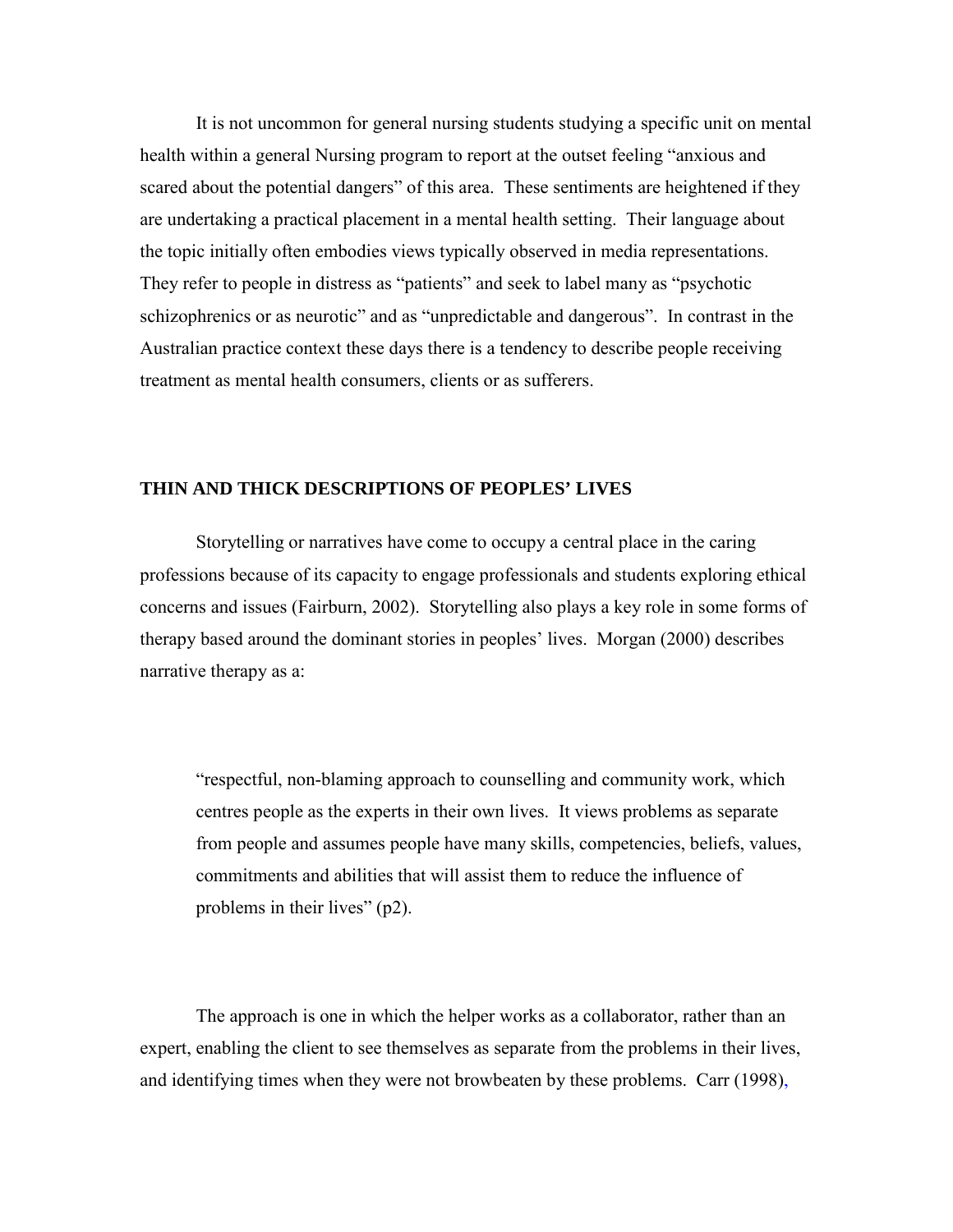noted that narrative approaches have now become a core part of family therapy practice with a growing influence in the area of mental health.

The stories people tell therapists about themselves are often very limiting and one dimensional – "I'm a schizophrenic" or "I'm a depressive type of person". These "thin descriptions" as they are known provide very little room for movement and change in the person's life and frequently they become significant in explaining everything about that person and their view of themselves. Thin descriptions can be reinforced and maintained by health professionals who come into contact with that person. Hence, people may come to understand themselves through thin descriptions, which lead to:

"…thin conclusions, drawn from problem-saturated stories, [which] disempower people as they are regularly based in terms of weaknesses, disabilities, dysfunctions or inadequacies" (Morgan, 2000, p13).

However, thin descriptions by their very nature omit certain facets of lived experience (Payne, 2000). Freedman and Combs (1996) described a changing emphasis in their own narrative practice as working with people to:

"…bring forth and thicken….stories that did not support or sustain problems… As people began to inhabit and live out the alternative stories, the results went beyond solving problems. Within new stories, people could live out new self images, new possibilities for relationships and new futures" (Freedman & Combs, 1996, p16).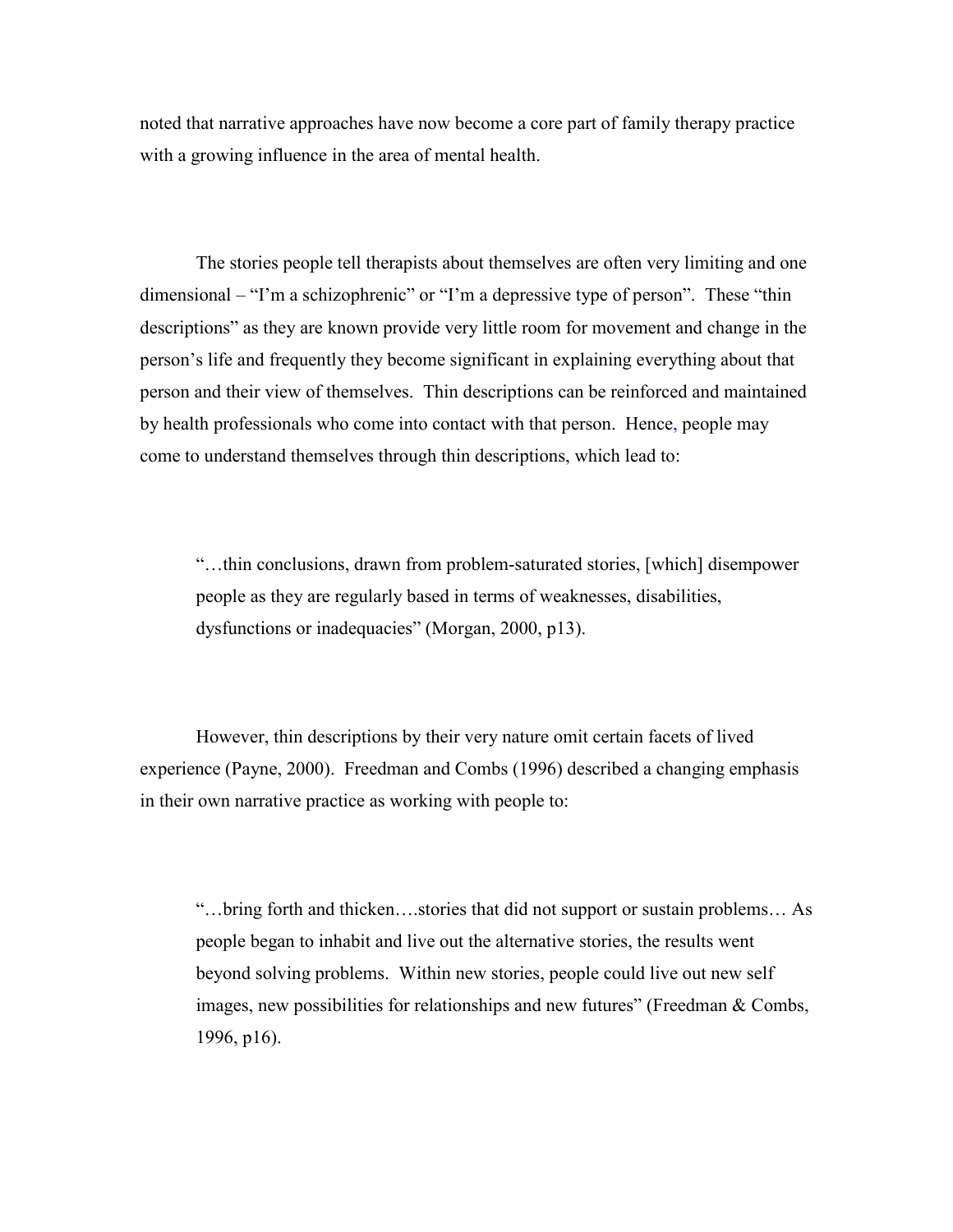This stress on thick or rich story description has significant potential for engaging mental health clients through:

 "the restoration of hope, agency, self-determination and a way of adjusting to living with both the reality of the past and the continuing altered experience of 'illness'. This very different perspective enables the prospect of recovery to become a realistic goal for every patient, and is one of the inspirational dynamics of rehabilitation" (Roberts, 2000, p438).

Rather than focussing on the problem-laden accounts of peoples' lives which stem from thin descriptions, thick descriptions open up the possibilities for health care staff to elicit the full richness of a client's lived experience, with a clear emphasis on the talents, competencies and achievements that were hidden (Watkins, 2001). This perspective places the helper in a less powerful but potentially more influential position.

#### **CHALLENGING STUDENTS' VIEWS USING NARRATIVE IDEAS**

Students, like others members of the community learn about mental illness through the popular media (Movies and TV) and many of these media representations may be classed within a narrative framework as thin descriptions of peoples' identities and lives. Media portrayals shape students' views, beliefs and feelings about people who are mentally ill and how they might interact with them. However, narrative ideas provide a means to facilitate real changes in students' thinking and responses through the development of thick and rich descriptions of peoples' lives.

The starting point for the classroom work reported below was that many students begin their studies in this area with a rather thin and poor understanding of mental illness and those who experience mental distress, its impact on the lives of people and on the lives of those who care for them. This is reflected in the language they use and the beliefs they hold initially as described earlier. The purpose of the classroom exercise outlined in this paper was to help the students to develop richer accounts of the social context and the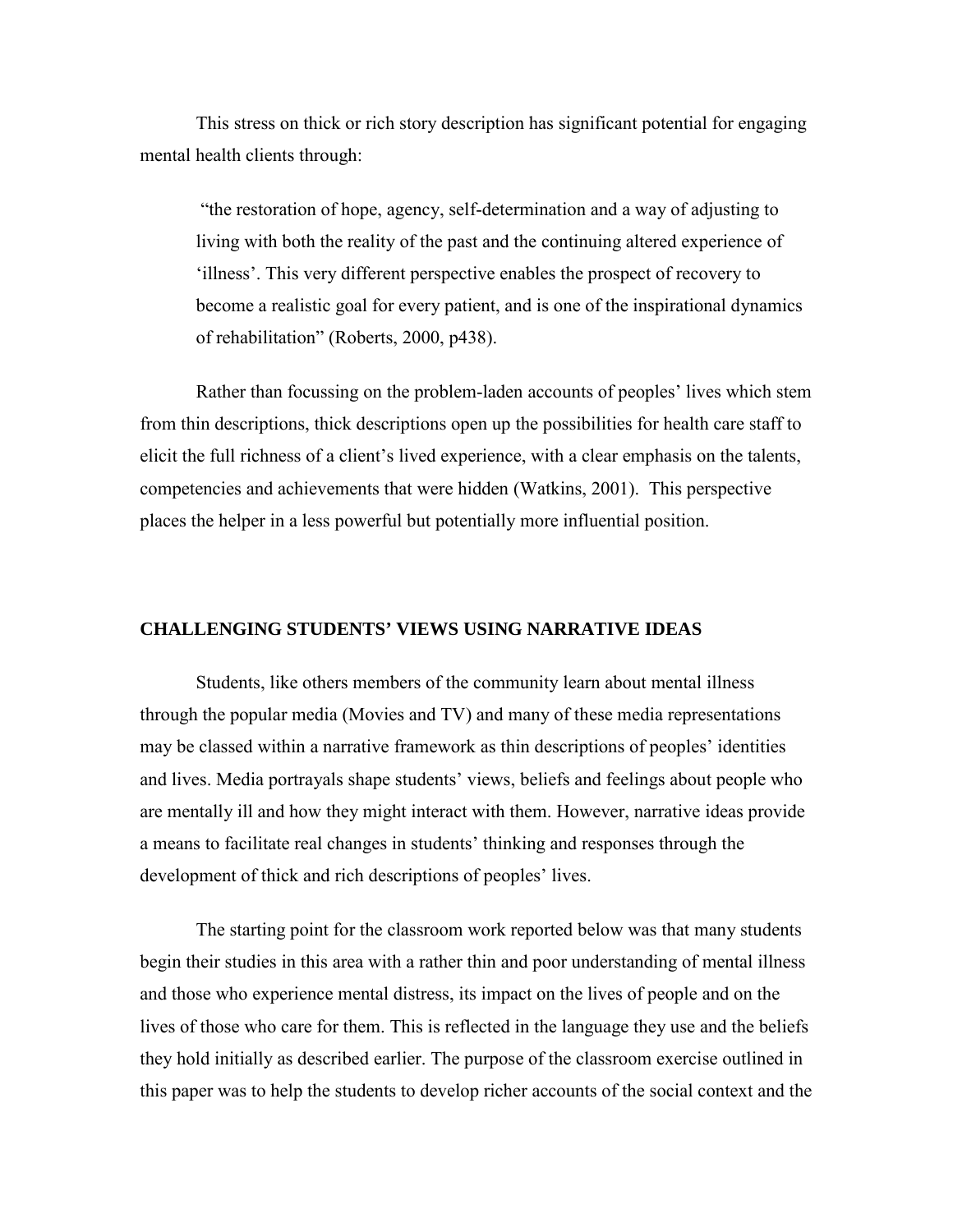people who experience mental distress. Richer understandings provide a basis for taking a more hopeful and empowering approach as a professional student helper.

### **USING REFLECTING TEAMS AND OUTSIDER-WITNESSES TO ELICIT THICK DESCRIPTIONS**

A reflecting team or outsider-witness group may be used in therapy to draw out much richer storylines in a client's life. A reflecting team usually involves a number of professionals/trainees from helping professions who observe a therapy session from behind a glass window and comment (see Andersen, 1991). The reflective team offers ideas or remarks in a speculative manner and not as interpretations or pronouncements (Andersen, 1987).

However, White (1995) outlined some concerns about using professional reflecting teams (such as the emphasis on pathologising and power). He employed Myerhoff's (1986) "definitional ceremony" metaphor to highlight how people come to see and bear witness to their own worth and identities and the worth of others and used this to describe outsider-witness practices. At some point in therapy when people are ready to develop new and rich stories about their identities and preferred ways of living, an audience of outsider-witnesses may be invited to listen to the person's story and reflect on this. The role of the audience (typically a family or other people important to the client) is to help the person to "make space for an alternative story to emerge" (Roberts, 2000, p437).

The outsider-witness team is not there as a group of "experts", instead members need to avoid making interpretations, offering advice or praising peoples' achievements (Payne, 2000). Their primary purpose is to accept the validity of the person's difficulties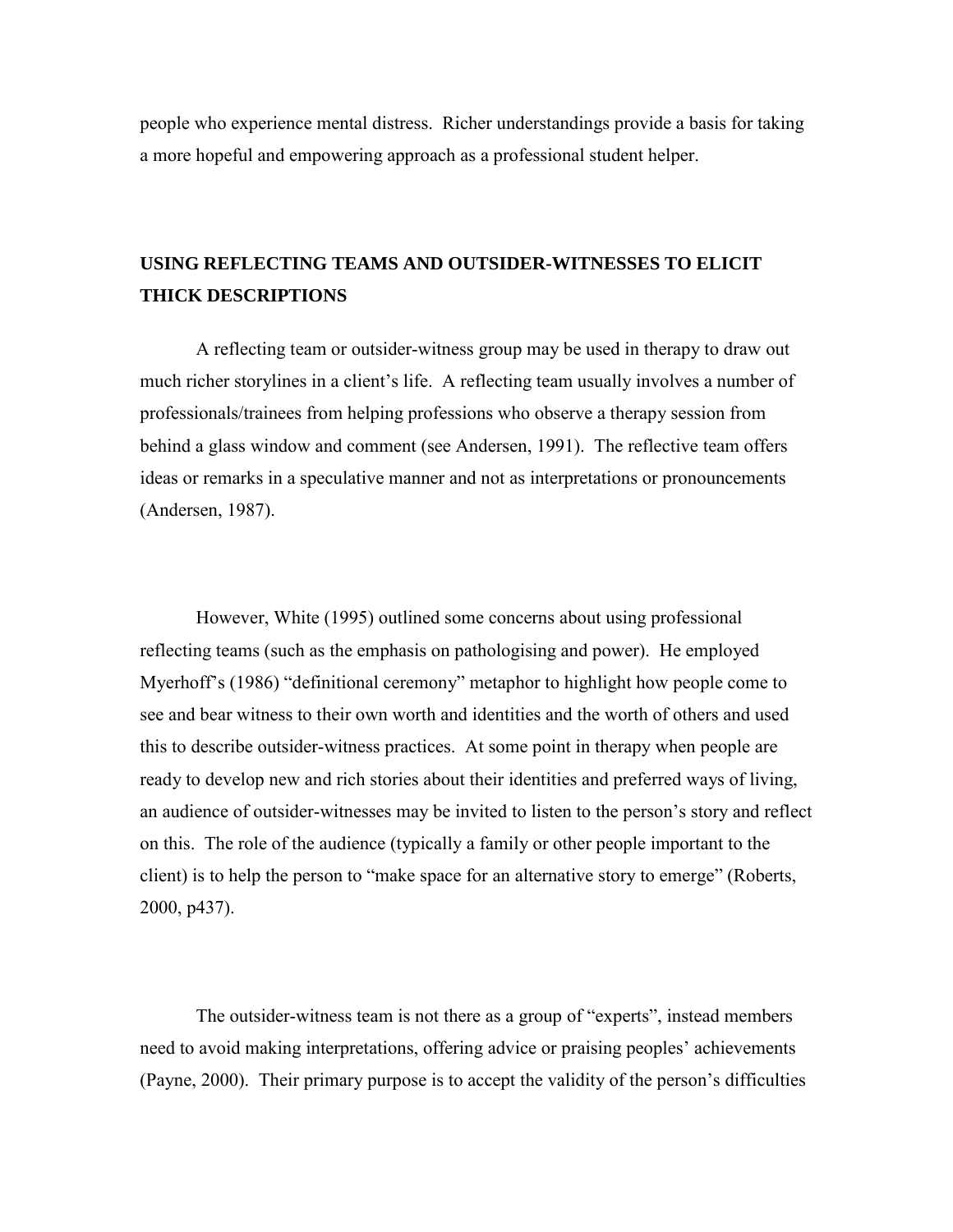and conflicts and by so doing "provoke people's fascination with certain of the more neglected aspects of their lives" (White, 1995, p180). White (2004) described outsiderwitnessing as a "practice of acknowledgment" in which elements of the story "resonate" with the audience by drawing out (1) the particular aspects of the expressions or images raised in the story; (2) the images of peoples' identities evoked by these expressions; (3) how these touched the lives of the listeners in some way and (4) how listeners' lives are changed as a result.

The use of outsider-witness practices has been described in the development of a sense of community with women who have experience child sexual abuse (Fraser, 2006), in a prison setting (Smith & Gibson, 2006), and in clinical supervision (Fox et al, 2003). In this instance I adapted the notion of a reflecting team and some of the ideas from the structure of an outsider-witness process in the classroom. I hoped that this adaptation of the reflecting team might help to challenge the "supremacy of expert knowledges" (White, 1997), often found in learners in the helping professions. No clients were involved but we did use the stories that emerged about people with a mental illness from the students' assignments and shared these within a classroom tutorial as an approximation of a client narrative. These were then processed using outsider-witness questioning.

#### **THE STIMULUS FOR A STORY**

Common literature portrayals of people with mental illness have a consistent theme of violence and dangerousness (Allen & Nairn, 1997) in contrast to the evidence, which indicates very limited associations between mental illness and violence (Mullen, 1997). Other negative stereotypes such as criminality, vulnerability (linked to incompetence), unpredictability and harmfulness to self have been observed too (Coverdale, Nairn & Claasen, 2002).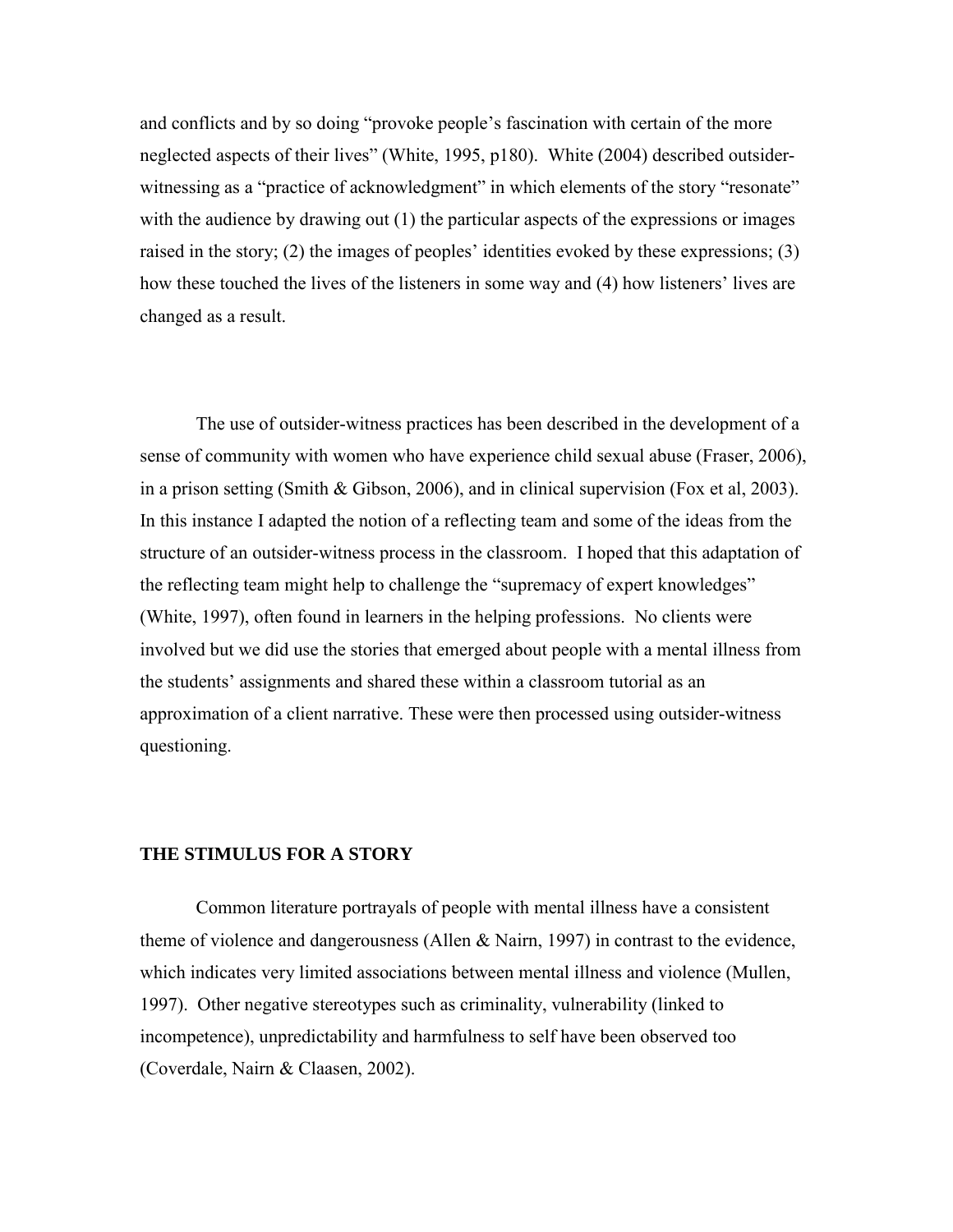These representations affect our societal views and behaviour towards people suffering a mental illness and may undermine our best attempts at community integration. According to Hannigan (1999), these negative images may seriously reduce the quality of life of people with mental illness. Hocking (2003) has argued that health professionals must take a stand against stigma and its sequelae following a diagnosis of schizophrenia by addressing their own attitudes and prejudices.

 Students too are subject to and influenced by these media portrayals. The small group of students who took part in this tutorial exercise were completing a 3½ year Bachelor of Nursing degree in which the mental health unit was undertaken at the beginning of year three. At this point in the course students also completed a unit in chronic illness and rehabilitation and a unit in pathophysiology and drug therapy. The degree program comprised a total of twenty-two units of fulltime study.

 All of the students were completing a clinical placement in a mental health facility. As part of a weekly tutorial the students were invited to process some of the material that emerged during the completion of an assignment using the outsider-witness processes. I also asked the student group if it would be acceptable to seek to publish ideas from the tutorial process that may be helpful to others learning about mental health and to provide an acknowledgement of their contribution. The group was fully supportive of these intentions.

 As a lead in to the reflecting team exercise students were asked to write a paper on the ways in which mental illness and the people who experience mental illness are represented in the popular media. They had to select samples of material from areas of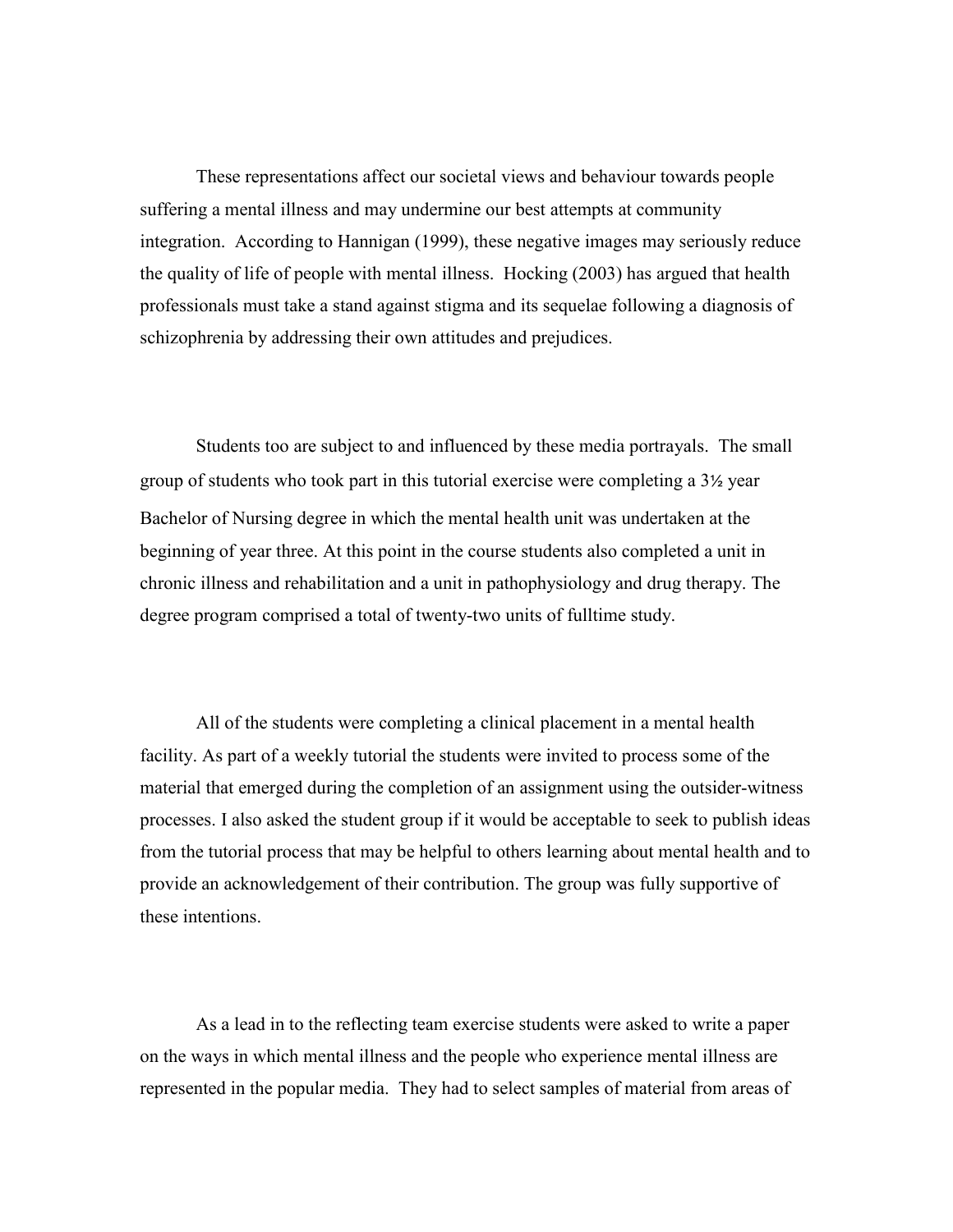their choice which could include television, radio, cinema, plays, magazines, photographic images, tabloid and broadsheet newspapers, advertisements and so on.

The primary aim of the assignment was to help students develop a critical awareness of how the media influences people's experience and perceptions of mental health and mental illness. As members of the community, the students too, are exposed to these. The assignment required students to think carefully through key issues and critically analyse their impact on people in society. It provided the students with an opportunity *to tell a story* about how people with a mental illness are represented in the media and to reflect on this in a very structured way.

### **THE STORY UNFOLDS THROUGH THE REFLECTING TEAM**

The student stories were brought together in a small group format and shared across the group (a telling). Other students assumed the role of members of a reflecting team to the story telling (Fox et al, 2003) who were then asked to reflect on and re-tell the story they heard through answering a number of very specific questions. This process often has the effect of producing new layers of meaning and significance into the narrative. Three essential stages to this process has been described by White (1997) - a telling, a re-telling (by the outsider-witness group) and a reflection by the storyteller in which new ideas emerge. This process required each student to take a central storytelling role by speaking about what they wrote in their assignment and to be a member of the outsider-witness group reflectingon the stories of other students.

A number of key questions were drawn from the literature and these shaped the structure of the activity and allowed a much richer story to unfold for the group. The questions were presented to students in a classroom setting and they were asked to write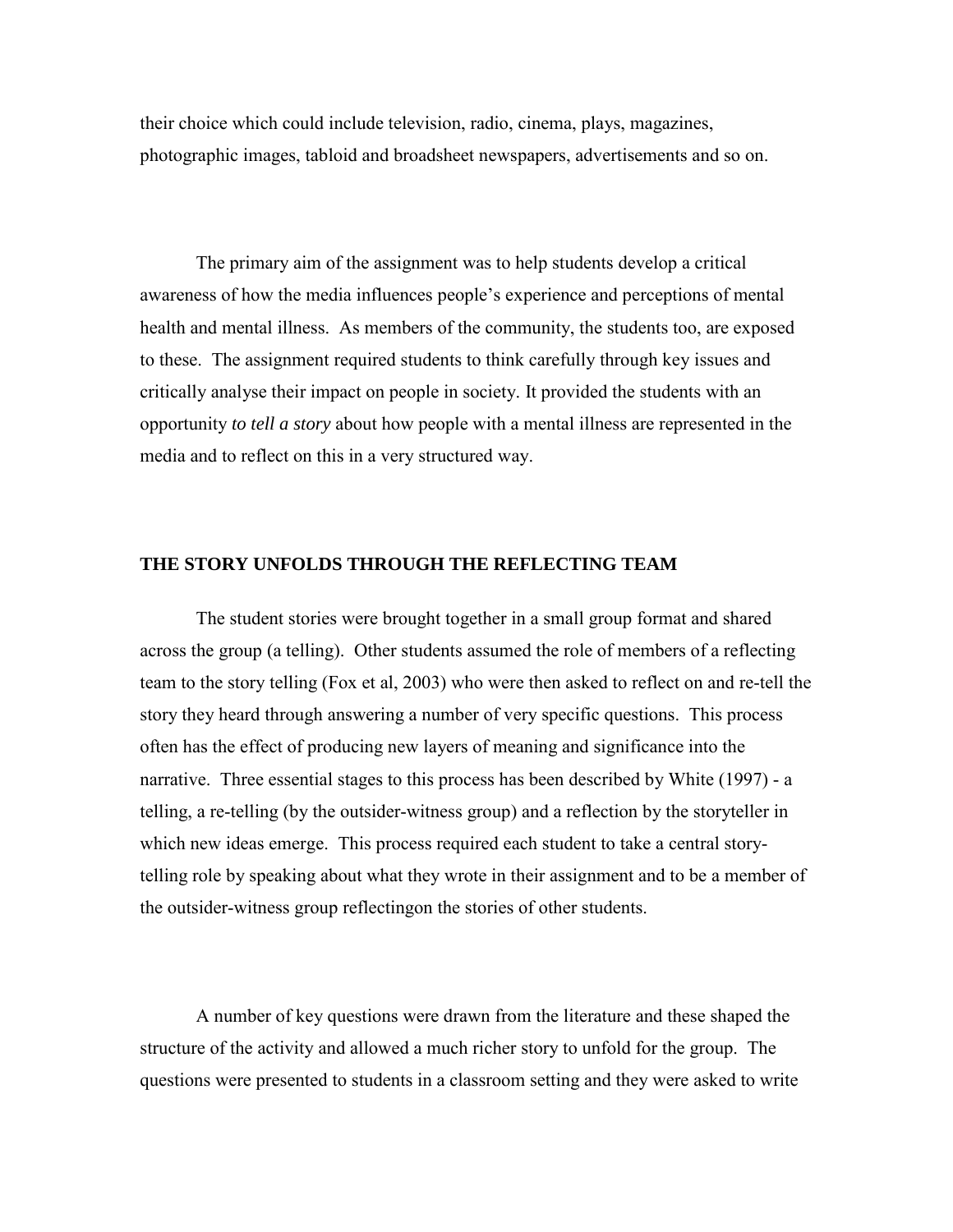down their individual responses to these. The responses were shared with the group afterwards. The questions were designed to provide a form of "scaffolding" to assist the students to "re-tell" something of the stories they heard. The questions and the students' responses are described below in a grouped manner. They illustrate how a much thicker description of the lives of people with mental illness can be arrived at and shared and how this may *resonate* with students preparing to work with people with a mental illness. However, this exercise is exploratory and represents a mere scratching of the surface of its potential as an educational tool.

After the students described some of the story that emerged in their assignments I asked them to respond in writing to the questions 1-6 below. The questions used were adapted from Stringer et al (2003). These written accounts were typed up and constructed into a group narrative by me as a co-author of the group narrative while staying true to the students' own words and phrases as far as possible. This group narrative reflects a much richer understanding of the lives of people who experience mental illness elicited from the students' stories and their reflections on these.

### *1. As you listened to the assignment stories described by members of the group which particular images or expressions caught your attention or struck a chord for you?*

The students identified a range of images and expressions across an array of media sources referred to in their assignments. In cartoons for example, the characters used expressions like "psycho", "nuts", and "crazy". In TV dramas, there was a strong link between violent behaviour and people with the mental illness. Moreover health professionals were observed speaking negatively and openly about clients with a mental illness on TV. While professional reporters frequently used words such as "loony", "violent", and "murderer" in association with people with mental illness.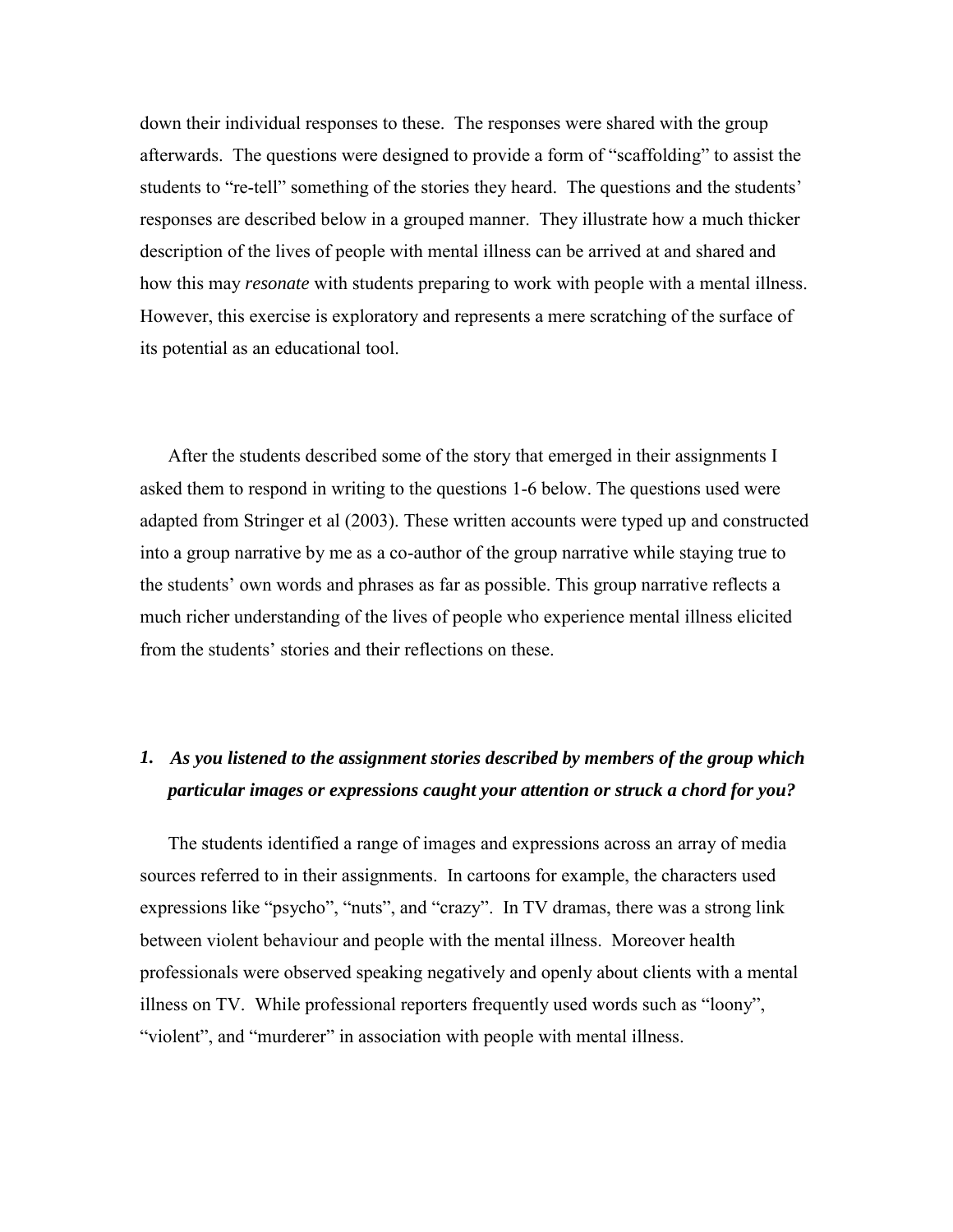The portrayals of people with mental illness in the types of media used in the students' assignments tended to be very negative in the main while some were utterly ridiculous and lacking in any accuracy such as the movie "Me, Myself and Irene". These and other representations are likely to lead people with a mental illness to experience stigma and isolation at the hands of members of the public whose understanding and views of mental illness may be informed by these representative media images. The damaging effects of stigma were very clear to students in movies like "One Flew Over The Cuckoo's Nest" and "Girl Interrupted".

In the movie "Angel At My Table" there was a particularly moving scene where Janet Frame was in a cell-like room waiting for a lobotomy. She was very afraid and started writing her fears on the wall. Her feelings of loneliness, of not belonging anywhere, of always being an outsider looking in, were striking.

### *2. What did these images or words suggest to you about the lives of people with mental illness and their carers?*

The media representations suggested that the identities and lives of people with mental illness and those who care for them are characterised by overpowering feelings of stigma, embarrassment, shame and anger. While most of the mentally ill characters within the films and dramas examined wanted desperately to be perceived as "normal" by society, the negative images portrayed perpetuated the damaging stigma from which there was no escape. It was notable too how reporters labelled people with mental illness and didn't look beyond that to realise that they were people with families, friends and lives. There was no recognition that people with mental illness experience the feelings and dreams that "normal" people do which are part and parcel of life. The isolation and loneliness suffered and reported in some works (as in Angel at My Table by Janet Frame) have in some cases resulted from misdiagnosis leading to years of stigma and institutionalisation.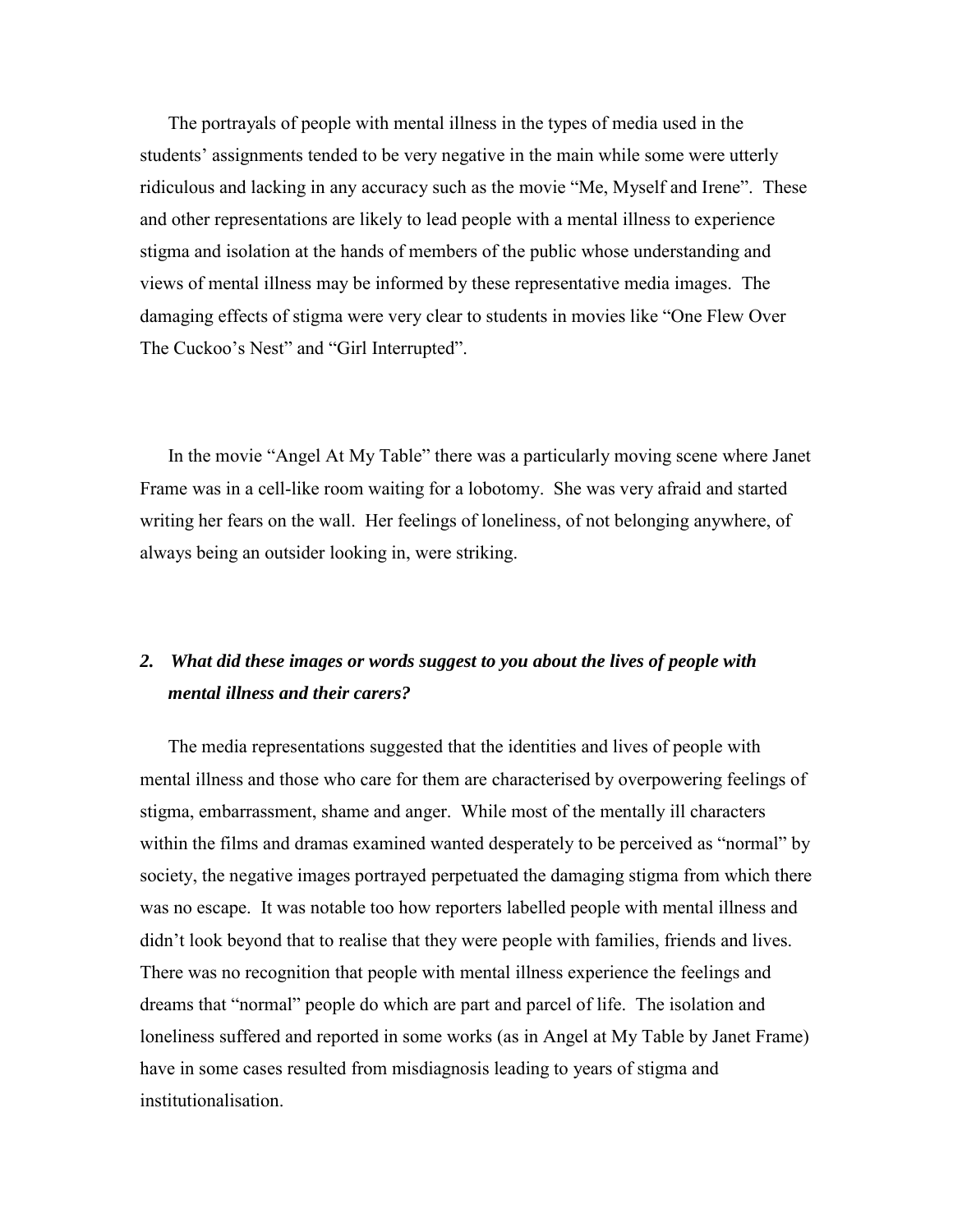The carers of people with a mental illness were not portrayed in a very sympathetic light either. To some extent they also suffered from the consequences of having mental illness in the family. A mentally ill existence is a "tortured" one suffered at the hands of those caring for them, simply because they were ill. Therewere some contrasting and positive images however. The movie "A Beautiful Mind" showed in detail what it was like for a person with a mental illness and their carers. It illustrated the struggles in the main character's life and how he was able to deal with obstacles and move on. This was due in no small measure to the dedication of his wife even when he was really sick and she was afraid of him.

 The students described the lives of people with mental illness as a constant struggle against adversity and against the odds, the system and society at large, which is often unsupportive and frequently without hope. To be seen as deviant through mental illness invites vulnerability and abuse, to live a life of isolation - a tortured existence.

# *3. What is it about your own life or work that explains why these images caught your attention?*

Some of the students knew people who had a mental illness and seeing and hearing the negative misrepresentations of these people by professionals in the media items raised awareness of the language they themselves use. The personal knowledge of mentally ill people enabled students to challenge the media views. They would never associate the people they knew to have mental illness with "violent or loony behaviour", nor of being capable of murder. They were just ordinary people with families. The labelling served only to undermine the people they know as human beings.

The images struck a chord with others because of their own pain and struggles in life. One student described her strong determination to get through her own suffering. At times, the help she received was timely, but at other times so-called "help" could destroy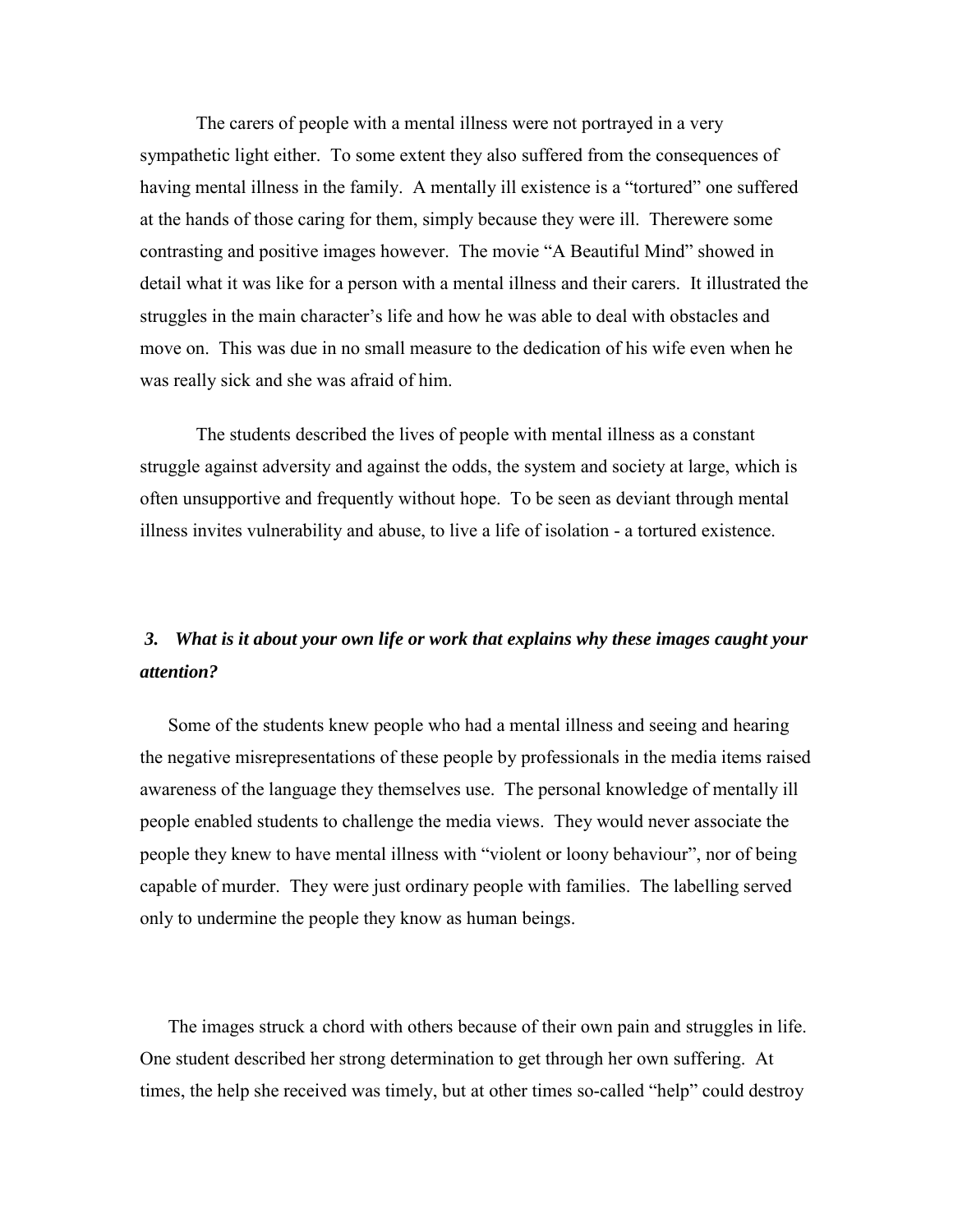all the good that had been done up to that point. She had to find it in herself to be who she wanted to be and be "less concerned with fulfilling other peoples' expectations". Another student recounted the many times when she felt extremely depressed and the images she studied in the assignment enabled her to better understand what it would be like to experience these feelings all of the time. This was also true for another student who frequently felt very lonely and isolated.

These personal stories provided a basis for helping students to gain some understanding of what it might be like for people with mental illness and theirstruggles to fit into something or somewhere in life and feel as though they belonged. These ideas resonated strongly with the students. The need to be perceived by others as "normal" was great and it was hard to imagine what it would be like to "feel on the outer". Moreover it was hard for another student who had trouble letting people help her with things.

This question elicited personal knowledge and accounts of their own lives that were linked with the stories and identities of people with mental illness evoked through the assignments. They told of their own journeys of dealing with personal pain or of the relationships some had with mentally ill people who were not dangerous or violent in any way. It was notable how this particular question elicited quite personal and moving perspectives in some group members, which are likely to shape their approach to consumers in practice and the views that other team members hold of them.

# 4. *Where has the experience of completing this assignment and the reflecting team exercise taken you?*

These processes helped to raise students' awareness of the lives of people with mental illness in a number of areas. Some focused on the stigma in the media and began to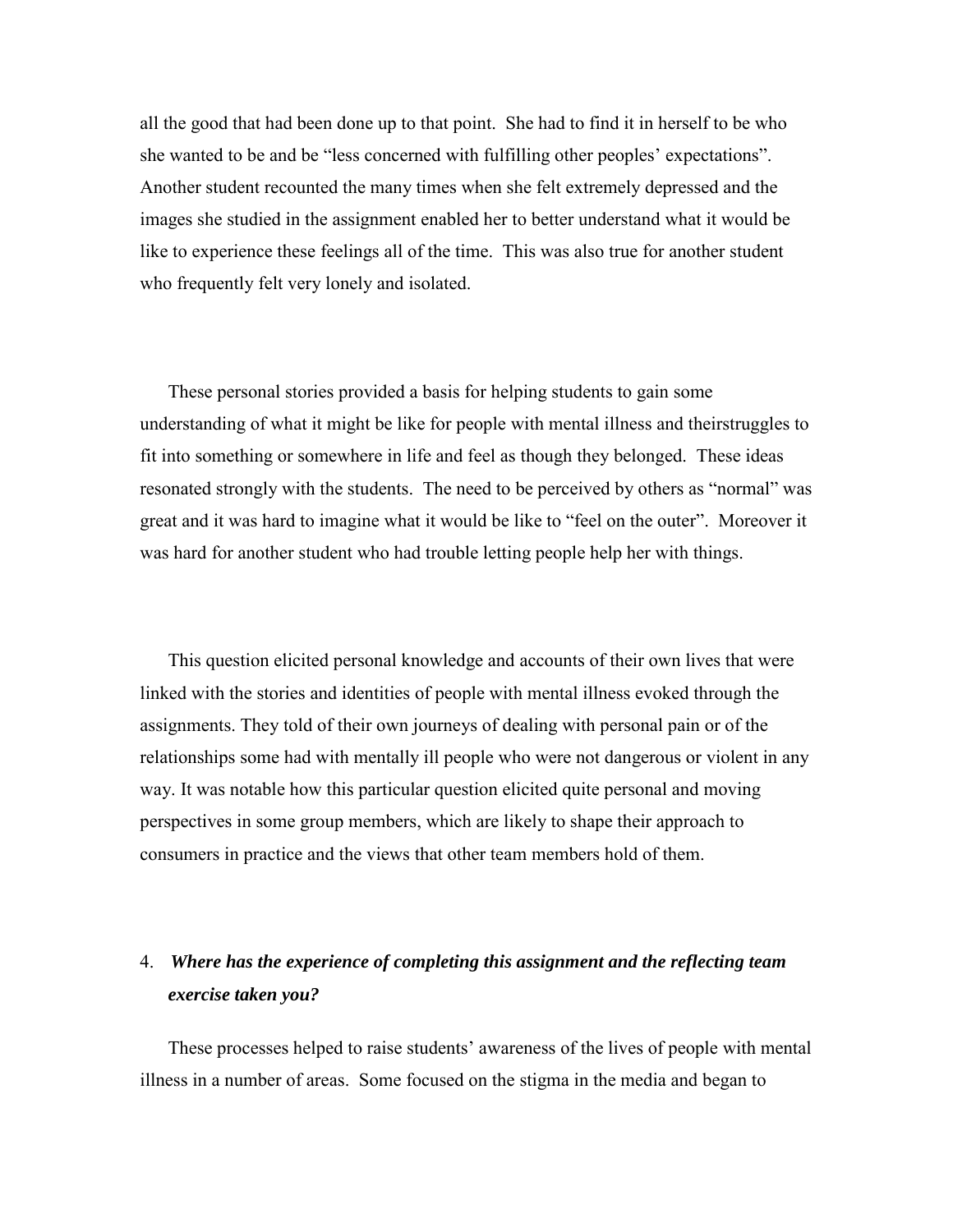notice more fully the language that others and they themselves use when speaking about mental illness and people who are mentally ill. They have become more careful and thoughtful when they speak to family members, friends and colleagues about these areas. Importantly they have been encouraged to question what is represented in society in movies, books, when watching news and also in their personal lives with their own families and friends.

An awareness of how friends talk about mental illness and the stigma associated with mental illness means that these can be challenged and refuted with knowledge and understanding. It made others realise that so much of what people seek to be in society and what they strive for in others' eyes is all relative and fluid.

Another student felt that she had become more compassionate for sufferers and learned about the "agony I can afflict on people [as a nurse] just by not thinking of them". Others achieved a better understanding of what experiencing a mental illness would be like from a detailed study of the media images used in the assignment and listening to others' stories. Finally one student described how it helped her to value her own family and friendships more because she was not alone in the world.

# **5.** *What have you learned from completing the assignment and the reflecting team process?*

Students learned a number of things and felt changed in some important ways. An awareness of "how we see ourselves and what we are willing to make out of our own lives" emphasised the concept of personal agency that emerged during the assignment and the story telling exercise. This was strengthened through the belief that as individuals it was possible to make a difference and reduce stigma associated with mental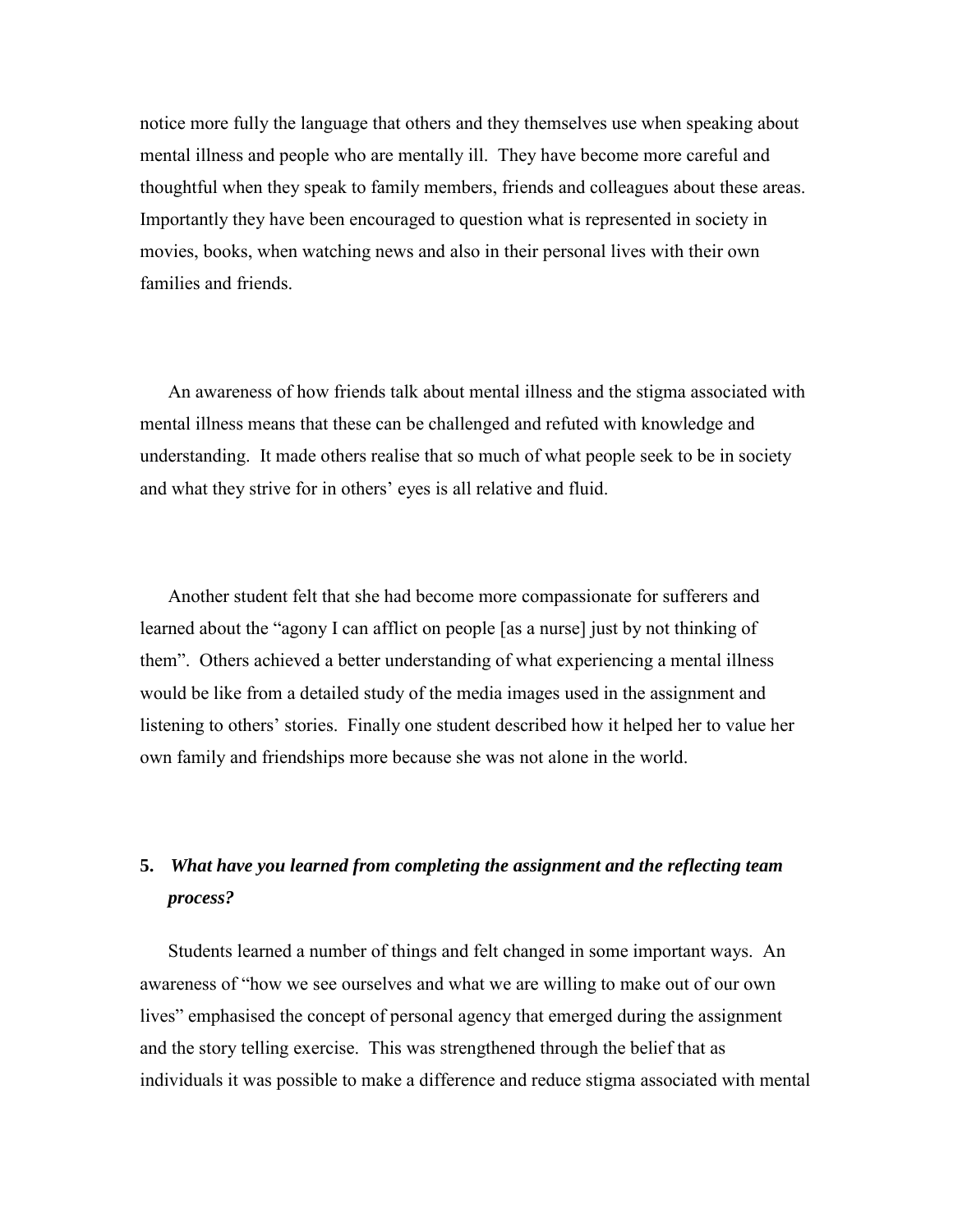illness sometimes just by talking to one other person and helping to change that person's view.

Students also noted that they had become more receptive to other peoples' problems after seeing more fully the human frailty that goes hand in hand with a mental illness. They felt better able to think for themselves instead of accepting what passed for the "norm" and is absorbed from the media. It challenged some of the untrue assumptions they held about people with a mental illness. The assignment and reflecting team exercise provided them with some small insights into the experience of the devastating loneliness and exclusion suffered by people with a mental illness.

There was also a clear recognition of the way Hollywood (and other forms of media) seems to play on ideas, beliefs, fears and stigmas that are already held by ordinary people and use these to entertain or capture a huge audience. These approaches then reinforce and feed the stigma in very effective ways even to the extent that children are introduced to these beliefs, ideas, words and characterisations at a very early age. These "tricks" are very influential and pervasive and set the scene for future generations and citizens.

# *6. What will you take with you into the future as a result of doing the assignment and this tutorial exercise?*

Students felt that they had acquired a much better understanding of peoples' pain and a heightened sensitivity to how they may be able tohelp them. It provided a better understanding of what life might be like for a person with mental illness and their families, some of the causes of stigma and the public's perceptions of mental illness.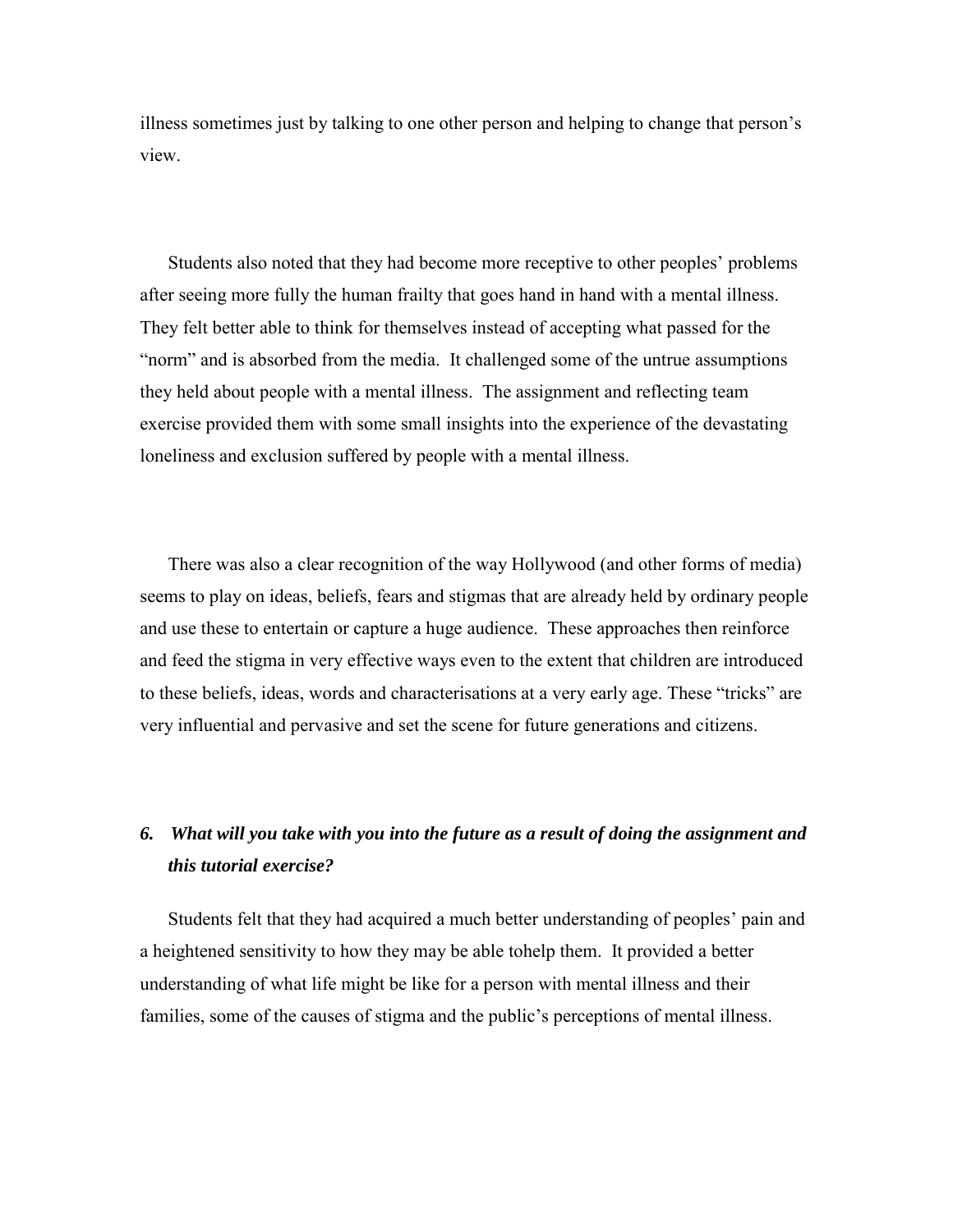This heightened understanding made some aware of their own intention to seek out people when they are down and feeling low and get help that will not "destroy" or "demean" them. Others felt that the enhanced understanding helped to re-awaken a desire to be more compassionate towards sufferers and to eschew the fear and uncertainty in themselves that often characterised their interactions with people with a mental illness.

The understanding arrived at also helped some students to take a greater level of self acceptance and appreciation of their own lives into their work together with a greater awareness of others' needs. A deeper level of empathy for those with a mental illness especially with regard to the stigmatised lives they may lead was another aspect of the experience that some students intended to take with them. This provided a basis for advocacy for mental health issues and those who are affected by it in professional settings. This is an issue that could be followed up later as stated intentions may not always be translated into real actions when the context changes.

The need to challenge the stigma created by society though education was supported by a number of students who highlighted the state of "open-mindedness" which they felt they would take forward into their future work. This went hand-in-hand with the importance of avoiding judgments or acting on assumptions about clients. Moreover, the importance of the need to spend time with people in a practice setting was highlighted as a basis for gathering sound information. Being open enough to acknowledge that when someone doesn't act the way we would, it doesn't mean their actions are wrong. This orientation is a crucially important one in a clinical environment. There was an expressed intention in some team members to challenge things, to be able to keep an open mind, to continue to question their own ideas and stigmas, to recognize stigma when they are exposed to it.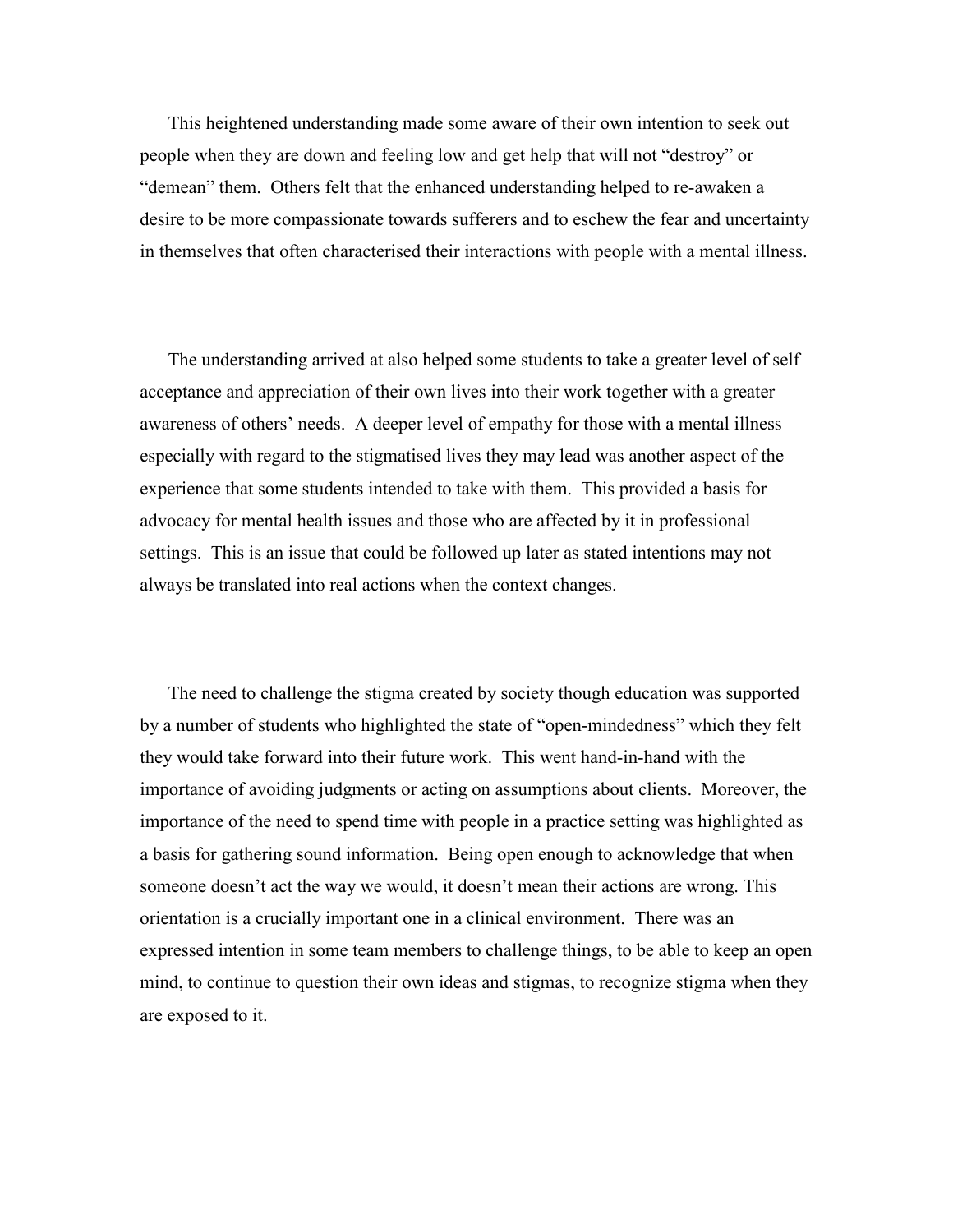#### **CONCLUSION**

The classroom exercise described in this paper offers a means to help students to move from "thin" descriptions of the lives of people with a mental illness, which are often negative and dark to "thick" or rich descriptions of peoples' lives. Thin descriptions are often most notable in the assessment of people who are ill. Watkins (2001) described the process of assessing clients as an "archaeological" dig and notes that the past may not offer solutions to peoples' current distress. The emphasis of assessment is often symptom orientated not problem orientated and it is frequently ritualised.

In contrast, White (1997) calls this approach "a thin narrative of a person's lived experience [which has] become the defining story. The more often it is told, the more the person comes to see himself as a problematic person, living a problematic life" (p50). Thick descriptions of peoples' lives tend to generate new perspectives and possibilities for the future and for preferred identities and ways of living and working. These new and rich descriptions open up possibilities for different ways of working with people who have experienced mental illness. Freedman and Combs (1996) have argued strongly for more positive emphasis on possibilities for change in place of the emphasis on diagnosis and this is certainly an area where nurses can advance to a more therapeutic role in the future. The application of reflecting team and outsider-witness processes drawn from the field of therapy provides a framework for enhancing understanding of mental illness and those who experience it and in so doing, helps to create opportunities for developing a more helpful approach in practice.

There is clearly a role for the arts and humanities in professional education (see for example Wikström, 2000) as these areas have the potential to provide different perspectives on mental health issues. However there are dangers of over-generalising and underplaying the complexity surrounding important facets of mental health by overemphasising the approaches used in this example. To avoid these potential pitfalls,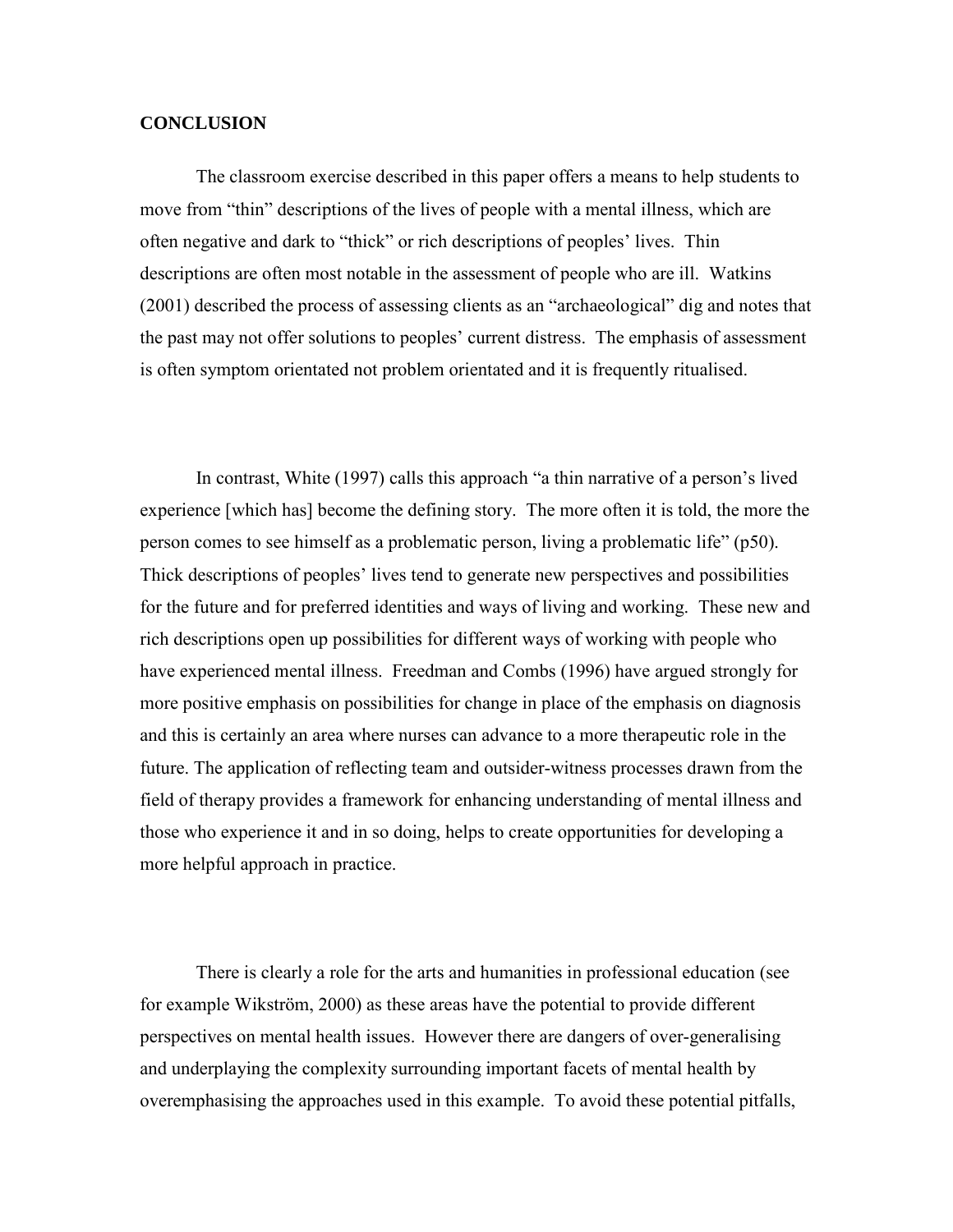those intending to use some of the ideas described here should revisit these classroom exercises on an on-going basis.

Finally, the approach outlined may also be useful in the development of clinical supervision activities with clinical practitioners who may not wish to specialise in mental health care but who will inevitably confront people with mental health problems at work.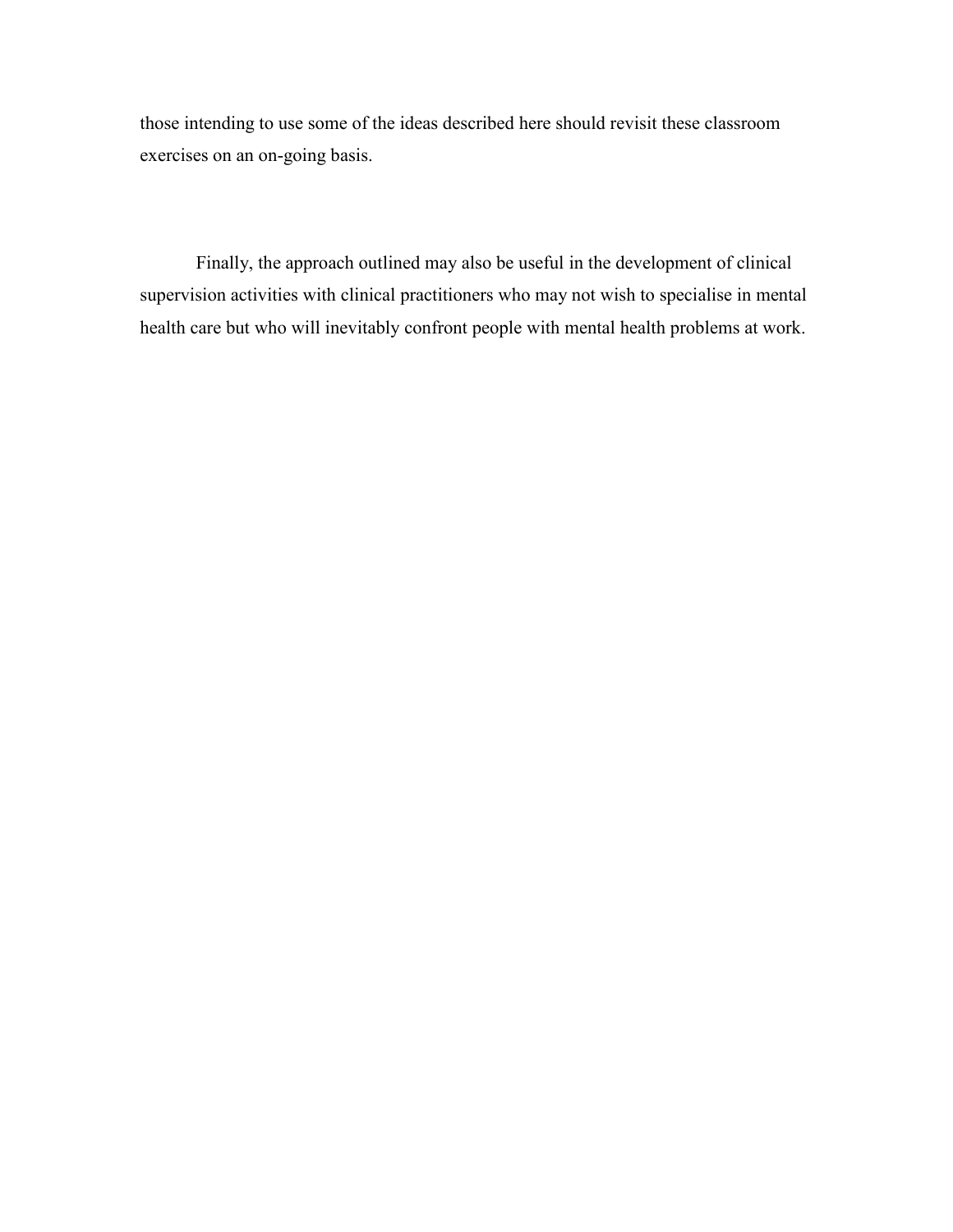### **ACKNOWLEDGEMENTS**

Members of the student reflecting team: Jodie Barr, Jessica Drummond, Katey Fraser, Jemima Johnson, Kellie O'Regan, Katherine Saye, Monica Scott, and Megan Williams.

Ann Ertzen from the Faculty of Health for typing up students' responses during the reflecting team exercise. Kasia Bail and Franziska Morrison for comments on an earlier draft of the paper.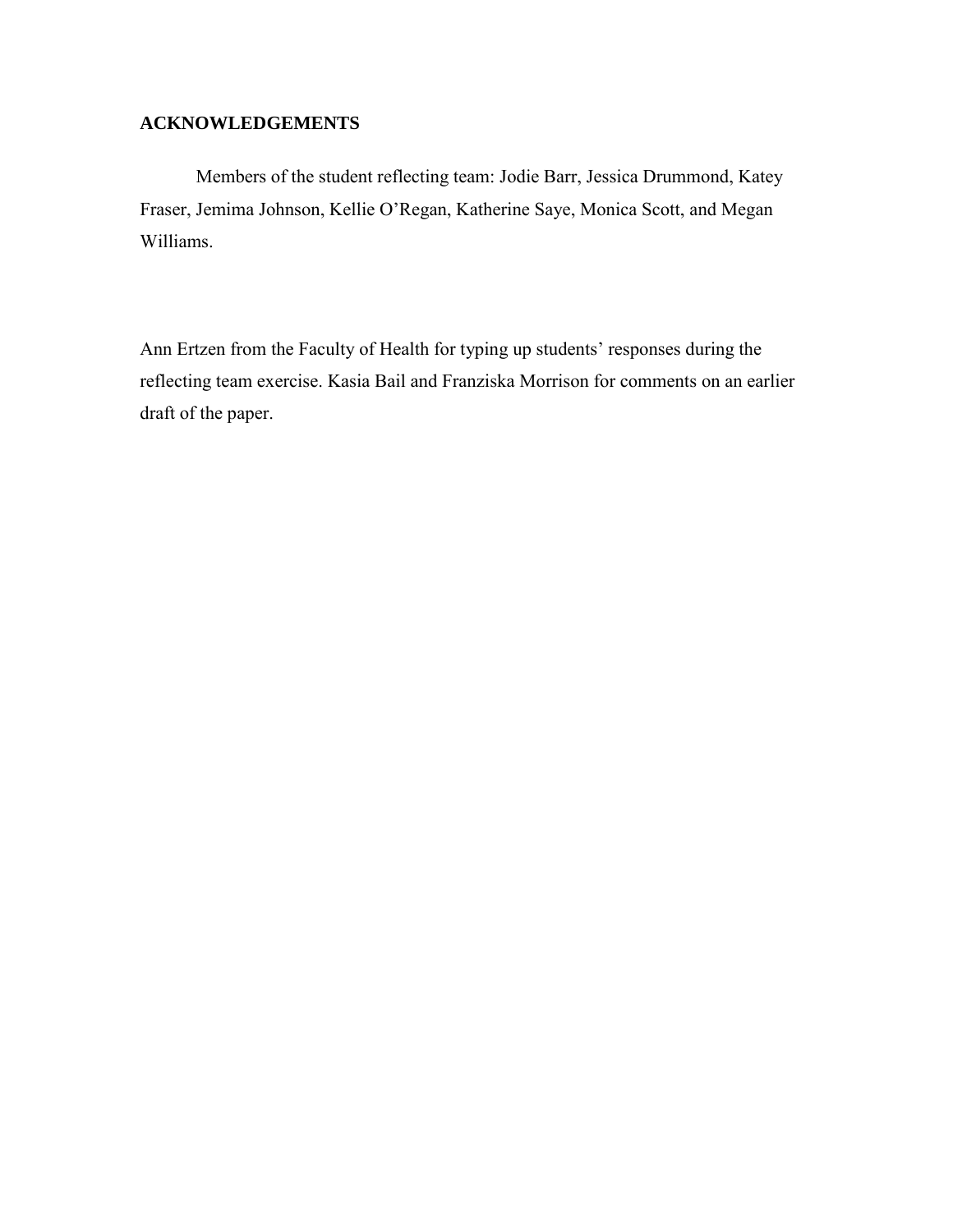#### **REFERENCES**

Allen, R. & Nairn, R. (1997). Media depictions of mental illness: and analysis of the use of dangerousness. *Australian and New Zealand Journal of Psychiatry*, 31, 375-381.

Andersen, T. (1987). The reflecting team: Dialogue and meta-dialogue in clinical work. *Family Process*, 26, 4, 415-428

Andersen, T. (Ed) (1991). *The reflecting team: Dialogue and dialogues about dialogues*. New York: Norton.

Carr, A. (1998). Michael White's narrative therapy. *Contemporary Family Therapy*, 20, 4, 485-503.

Coverdale, J. Nairn, R. & Claasen, D. (2002). Depictions of mental illness in print media: a prospective national sample. *Australian and New Zealand Journal of Psychiatry*, 36, 697-700.

Fairburn, G.J. (2002). Ethics, empathy and storytelling in professional development. *Learning in Health and Social Care*, 1, 1, 22-32.

Fox, H. Tench, C. & Marie (2003). *Outsider-witness practices and group supervision*. [http://www.dulwichcentre.com.au/hughfoxarticle.htm.](http://www.dulwichcentre.com.au/hughfoxarticle.htm) Accessed 3 December 2007.

Fraser, M. (2006). Outsider-witness practices in developing community with women who have experienced child sexual abuse. *International Journal of Narrative Therapy and Community Work*, 3, 52-58.

Freedman, J. & Combs, G. (1996). *Narrative therapy: the social construction of preferred realities*. New York: Norton.

Hamkins, SE. (2005). Introducing narrative psychiatry: narrative approaches to initial psychiatric consultations. *International Journal of Narrative Therapy and Community Work*, 1, 5-17.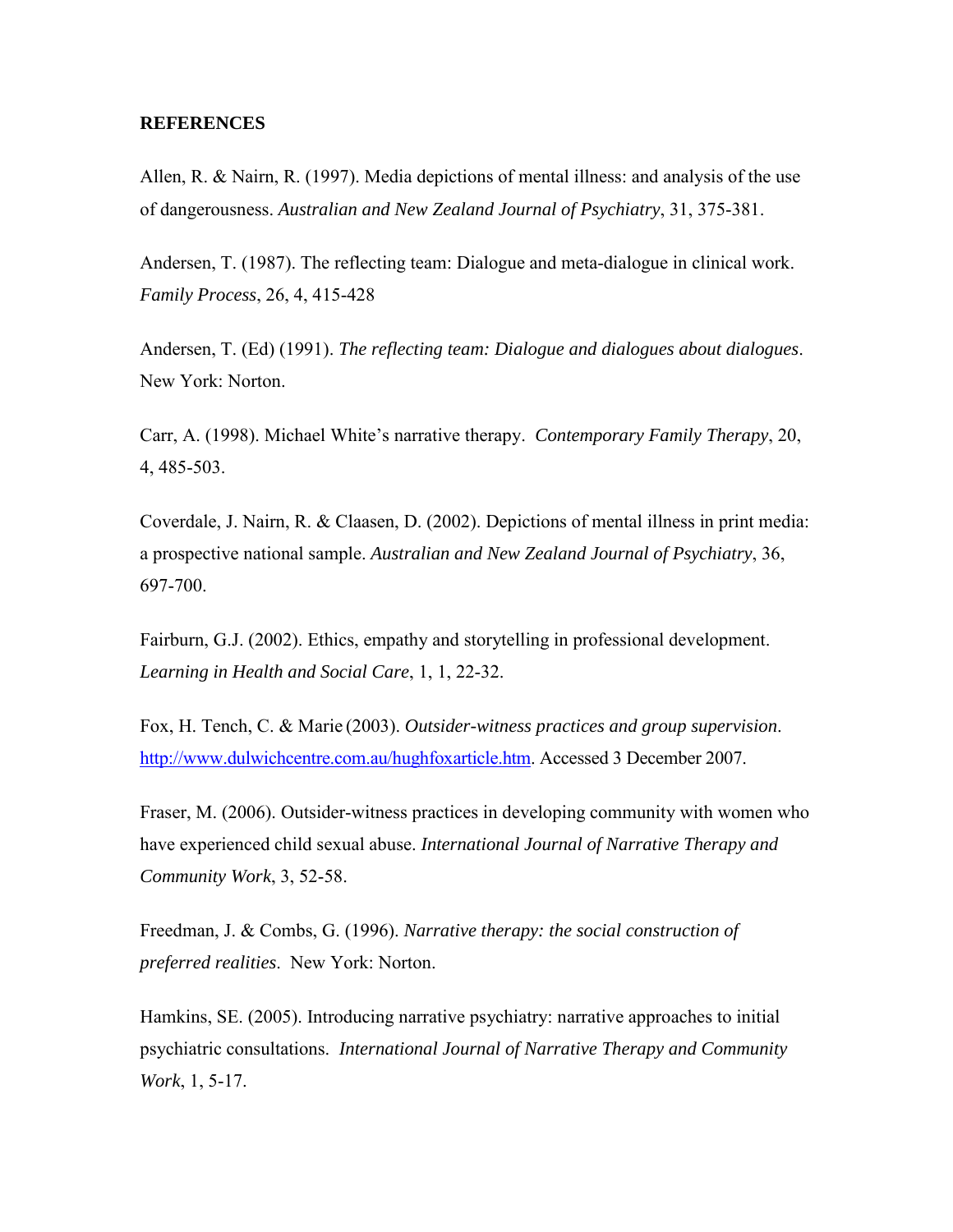Hannigan, B. (1999). Mental health care in the community: An analysis of contemporary public attitudes towards, and public representations of, mental illness. *Journal of Mental Health*, 8, 5, 431-440.

Hocking, B. (2003). Reducing mental illness stigma and discrimination – everybody's business. *eMJA*, 178, 9, Suppl 5, S47-S48.

Morgan, A. (2000). *What is narrative therapy. An easy-to-read introduction*. Dulwich Centre: Adelaide.

Mullen, P. (1997). A reassessment of the link between mental disorder and violent behaviour, and its implications for clinical practice. *Australian and New Zealand Journal of Psychiatr*y, 31, 3-11.

Myerhoff, B. (1986). Life not death in Venice: Its second life. In: V. Turner, & E. Bruner (Eds), *The anthology of experience* (pp.261-286). Chicago: University of Illinois Press.

Payne, M. (2000). *Narrative therapy: An introduction for counsellors*. London: Sage.

Roberts, G.A. (2000). Narrative and severe mental illness: what place do stories have in an evidence-based world? *Advances in Psychiatric Treatment*, 6, 432-441.

Smith, D. & Gibson, J. (2006). The use of outsider-witness in a prison setting. *The International Journal of Narrative Therapy and Community Work*, 3, 46-51.

Stringer, A with Chris, Angie, Jess & Julia. (2003). Remembering Meg. *The International Journal of Narrative Therapy and Community Work*, 1, 24-28.

Wahl, O.F. (1995). *Media madness: public images of mental illness*. New Brunswick, NJ: Rutgers University Press.

Watkins, P. (2001). *Mental health nursing. The art of compassionate care*. Oxford: Butterworth Heinemann.